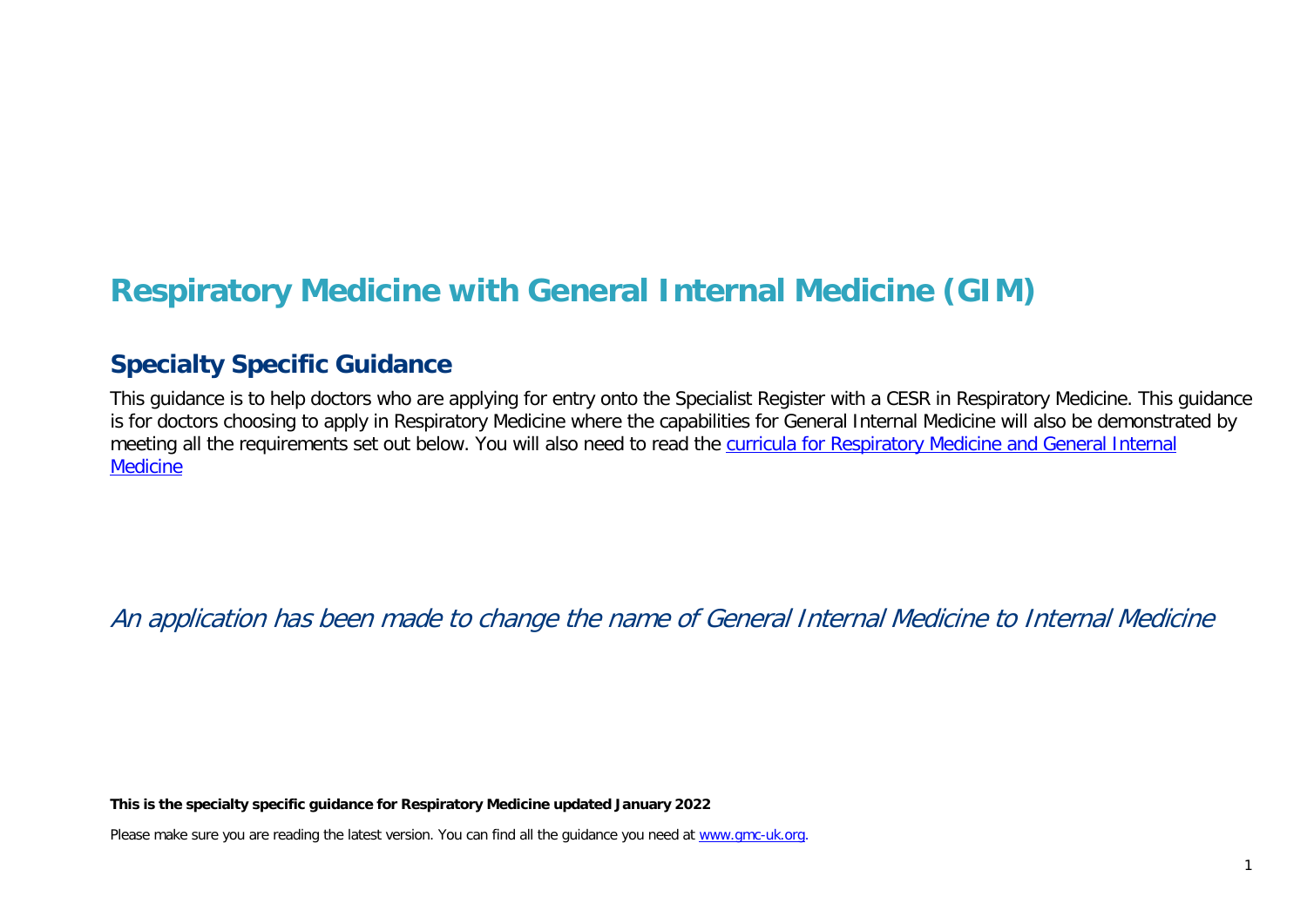# **Introduction**

This document is designed to provide helpful information and guidance to enable you to make an application for a Certificate of Eligibility for Specialist Registration (CESR) in Respiratory Medicine with General Internal Medicine. This is not a standalone document and should be read in conjunction with the [curricula](https://www.gmc-uk.org/education/standards-guidance-and-curricula/curricula#T) – please see the Respiratory Medicine page on the Joint Royal Colleges of Physicians Training Board (JRCPTB) website for more details. You can also [contact us](http://www.gmc-uk.org/about/contacts.asp) and ask for advice before you apply.

It is worth noting that it is sometimes more difficult to make a successful CESR application if you have not worked in the NHS. This is because key features of training and practice in the NHS are not always covered in the same way outside it. This might include, for example, multidisciplinary team meetings, appraisal, multisource feedback and patient feedback, safety and quality activity especially in clinical audit and quality improvement projects and other areas. You must look at the curriculum and this guidance carefully to make sure that you can demonstrate equivalence to all the requirements. If you are or have recently been practising in an environment that is not comparable to practice in an NHS Respiratory Medicine department you might find it useful to consolidate your experience elsewhere before applying.

### **What is the indicative period of training for a Certificate of Completion of Training (CCT) in Respiratory Medicine and GIM?**

The indicative period of training for a CCT in Respiratory Medicine is seven years and it is unlikely that you would achieve all the learning outcomes required for a CCT in a shorter period of time.

The structure of the training programme (in indicative timescales) is as follows:

- Three years of Internal Medicine (stage 1) or four years of Acute Care Common Stem Internal Medicine (ACCS-IM) including MRCP(UK)
- **Four years of specialty training in Respiratory Medicine and GIM**

Applicants need to demonstrate that they have achieved the learning outcomes required for all stages of the curriculum.

#### **This is the specialty specific guidance for Respiratory Medicine updated January 2022**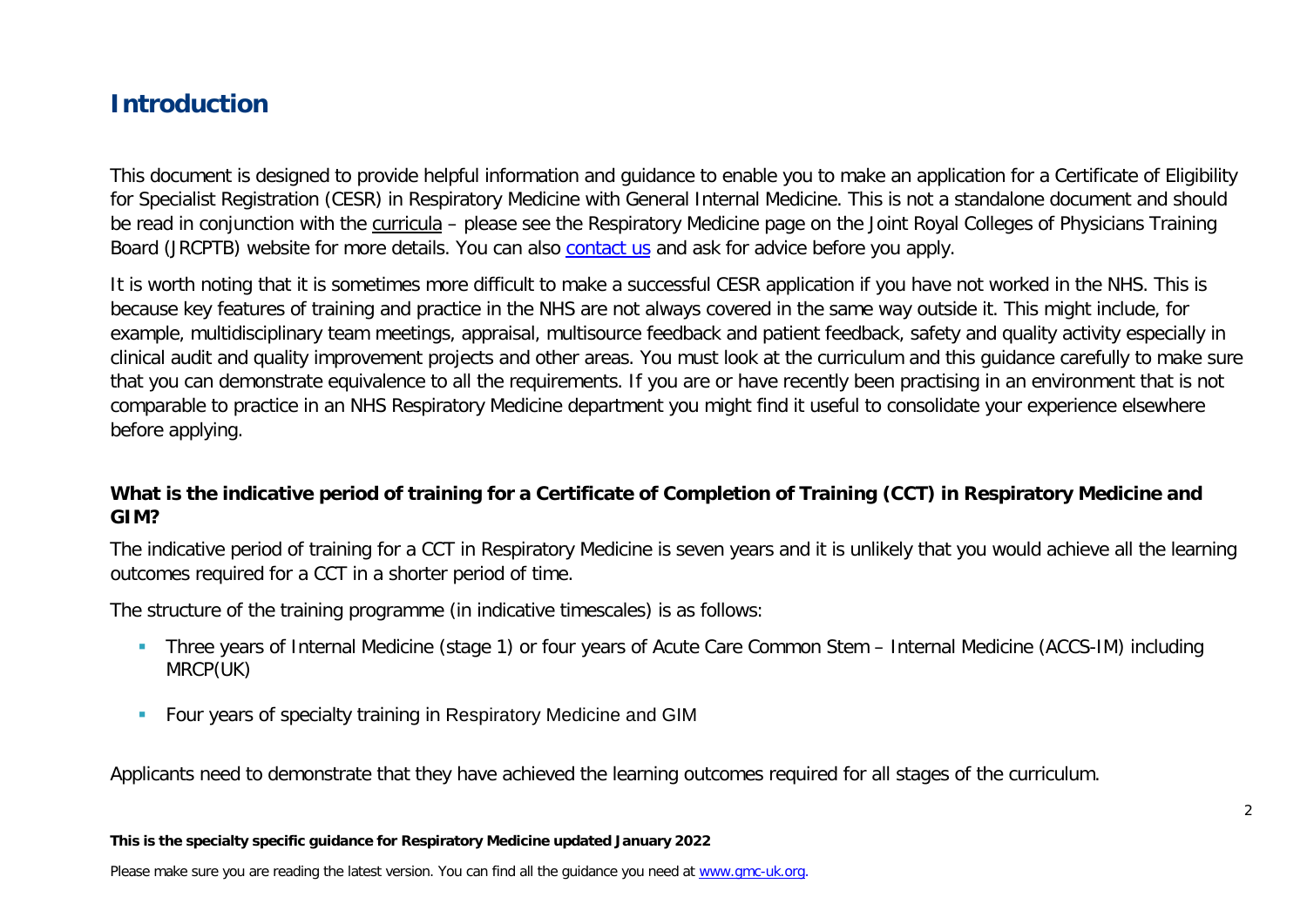### **Curriculum Framework**

The curriculum is structured into high-level learning outcomes, known as Capabilities in Practice (CiPs). The CiPs are split into generic, clinical and specialty specific capabilities, as outlined below. Acquiring a CESR depends upon you providing evidence that you're working at the level of being entrusted to perform safely and independently for each CiP.

The first six CiPs are generic and shared across all physician specialties, covering the universal requirements of [Good Medical Practice](https://www.gmc-uk.org/-/media/documents/good-medical-practice---english-20200128_pdf-51527435.pdf?la=en&hash=DA1263358CCA88F298785FE2BD7610EB4EE9A530) and the [Generic Professional Capabilities \(GPC\) framework.](https://www.gmc-uk.org/-/media/documents/generic-professional-capabilities-framework--0817_pdf-70417127.pdf)

The eight clinical CiPs describe the clinical tasks or activities which are essential to the practice of Internal Medicine and the six specialty CiPs describe the specialty-specific clinical tasks or activities which are essential to the practice of Respiratory Medicine. The CiPs have been mapped to the GPC domains to reflect the professional generic capabilities required to undertake the clinical tasks.

The range of experience needed to achieve the CiPs is outlined in the curriculum – this covers different settings, contexts, clinical problems, conditions and stages of a person's life and illness.

#### **Generic CiPs**

- 1. Able to function successfully within NHS organisational and management systems
- 2. Able to deal with ethical and legal issues related to clinical practice
- 3. Communicates effectively and is able to share decision making, while maintaining appropriate situational awareness, professional behaviour and professional judgement
- 4. Is focussed on patient safety and delivers effective quality improvement in patient care
- 5. Carries out research and manages data appropriately
- 6. Acts as a clinical teacher and clinical supervisor

### **Clinical CiPs**

- 1. Managing an acute unselected take
- 2. Managing the acute care of patients within a medical specialty service
- 3. Providing continuity of care to medical inpatients, including management of comorbidities and cognitive impairment

#### **This is the specialty specific guidance for Respiratory Medicine updated January 2022**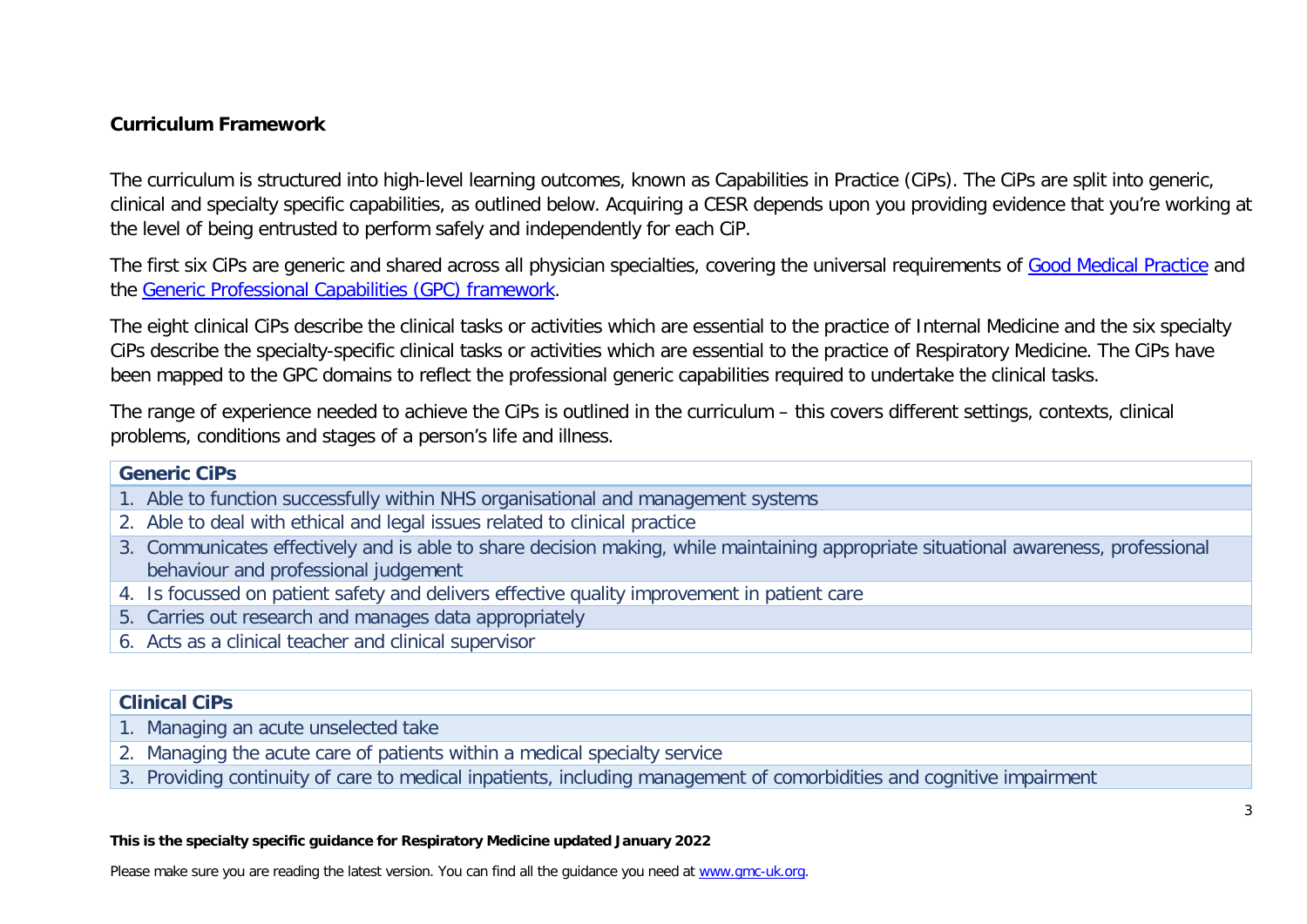- 4. Managing patients in an outpatient clinic, ambulatory or community setting, including management of long term conditions
- 5. Managing medical problems in patients in other specialties and special cases
- 6. Managing a multi-disciplinary team including effective discharge planning
- 7. Delivering effective resuscitation and managing the acutely deteriorating patient
- 8. Managing end of life and applying palliative care skills

### **Specialty Specific CiPs**

- 1. Managing all aspects of thoracic malignancy and terminal disease including diagnostic pathways and working with the MDT
- 2. Managing integrated respiratory medicine across the primary and secondary care interface including management of long-term disease
- 3. Managing complex and unusual respiratory infection including contact tracing and public health (in particular atypical pneumonia)
- 4. Managing the service and patients with respiratory failure in multiple settings including hospital and in the community
- 5. Tertiary subspecialties interface: managing patients across the secondary and tertiary interface; in particular patients with lung and heart transplants and pulmonary hypertension
- 6. Managing the use of drugs and therapeutic modalities specific to the practice of respiratory medicine

### **Submitting your evidence**

Please keep the following in mind when gathering your evidence:

- The evaluators want to see quality, relevant evidence to demonstrate the required CiPs. It's more important to carefully select your evidence and present it in an organised way, than provide large volumes of minimally relevant evidence
- **Triangulated evidence will make a stronger application**
- Evidence of your recent practice (i.e. less than 5 years old) will be given more weight, as it reflects current capabilities
- **•** Your evidence must be legible

All your evidence, other than qualifications you're getting authenticated, **must** be accompanied by a proforma signed by the person who is attesting to the validity and accuracy of your evidence (your verifier). It's very important that you read an explanation of how to do this in our [important notice about evidence.](http://www.gmc-uk.org/doctors/evidence_notice.asp)

#### **This is the specialty specific guidance for Respiratory Medicine updated January 2022**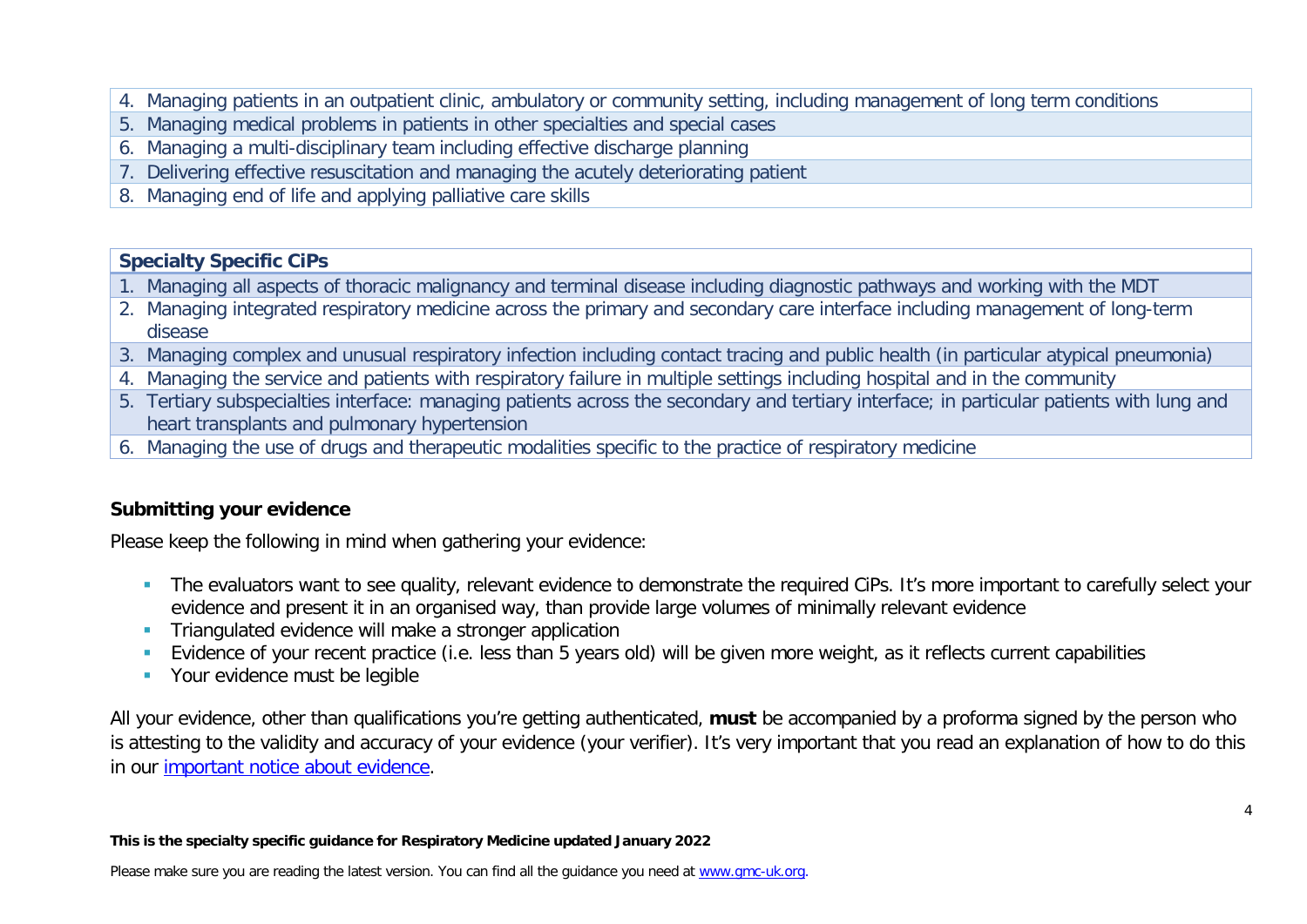You will also need to submit translations of any documents that are not in English. Please ensure the translations you submit meet our [translation requirements.](http://www.gmc-uk.org/doctors/translations.asp)

Your evidence **must** be accurate and may be verified at source should we have any queries or justifiable doubts about the accuracy of your evidence. All evidence submitted will be cross checked against the rest of your application and documents.

### Anonymising your evidence

It is important that you anonymise your evidence before you submit it to us. You **must** remove:

- **All patient identifying details**
- **Details of patients' relatives**
- Details of colleagues that you have assessed, written a reference for, or who have been involved in a complaint you have submitted

### This includes:

- **Names (first and last)**
- **Addresses**
- **Contact details such as phone numbers or email addresses**
- **NHS numbers**
- **•** Other individual patient numbers
- **GMC** numbers

The following details **don't** need to be anonymised:

- Gender
- Date of birth

It is your responsibility to make sure that your evidence has been anonymised. Evidence which has not been anonymised will be returned to you. More information can be found on our [website.](https://www.gmc-uk.org/registration-and-licensing/join-the-register/registration-applications/cesr-cegpr-application-process/anonymisation)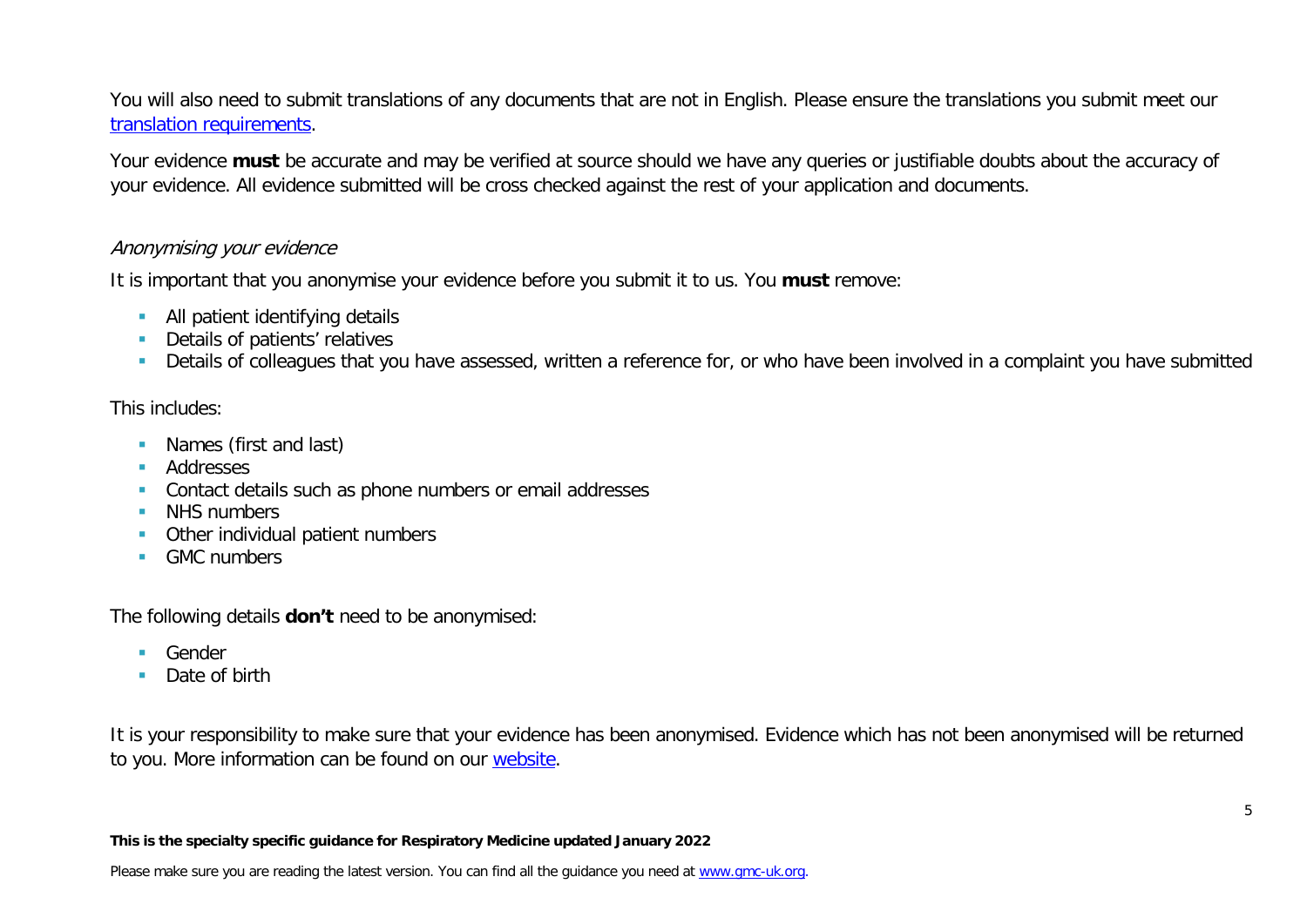### How much evidence to submit

### **As a general guide, most applications are expected to include around 100 electronically uploaded documents. You must ensure that you follow our guidance on how to present and group your evidence in the online application.**

The total number of documents and assessments presented is less important than the quality of the documents, and the breadth of cases covered. This allows the evaluators to form reliable judgements of performance and capabilities.

This guidance on documents to supply is not exhaustive and you may have alternative evidence. You do not necessarily have to supply every type of evidence listed, but you must submit sufficient evidence to address each of the required learning outcomes and the associated capabilities. We recognise that you may not have all the evidence that is required but it will help us process your application more quickly if you ensure that you only submit evidence that is directly relevant. Triangulation of evidence will strengthen an application, and we recommend that you delay submitting an application until you have achieved this.

Your evidence **must** cover the knowledge, skills and experience to demonstrate the required CiPs in all areas of the curriculum. You should focus on providing **good quality** evidence, rather than quantity. You are advised to review the curriculum and ARCP decision aid to see what is expected from doctors in training in the UK.

You should bear in mind the following points:

- **Evidence should show that you are able to assess and offer a first opinion in any setting and for any age**
- Don't duplicate evidence that is relevant to more than one CiP you should include one copy and list it under each relevant CiP (cross referencing)
- Evidence should only be cross referenced where it adds significant support to a CiP
- **Evidence should be provided from a variety of clinical settings.**

**Our [guidance](https://www.gmc-uk.org/-/media/documents/sat---cesr-cegpr-online-application---user-guide---dc11550_pdf-76194730.pdf) on compiling your evidence will help you to decide what is relevant and what is not. We recommend that you read it carefully.**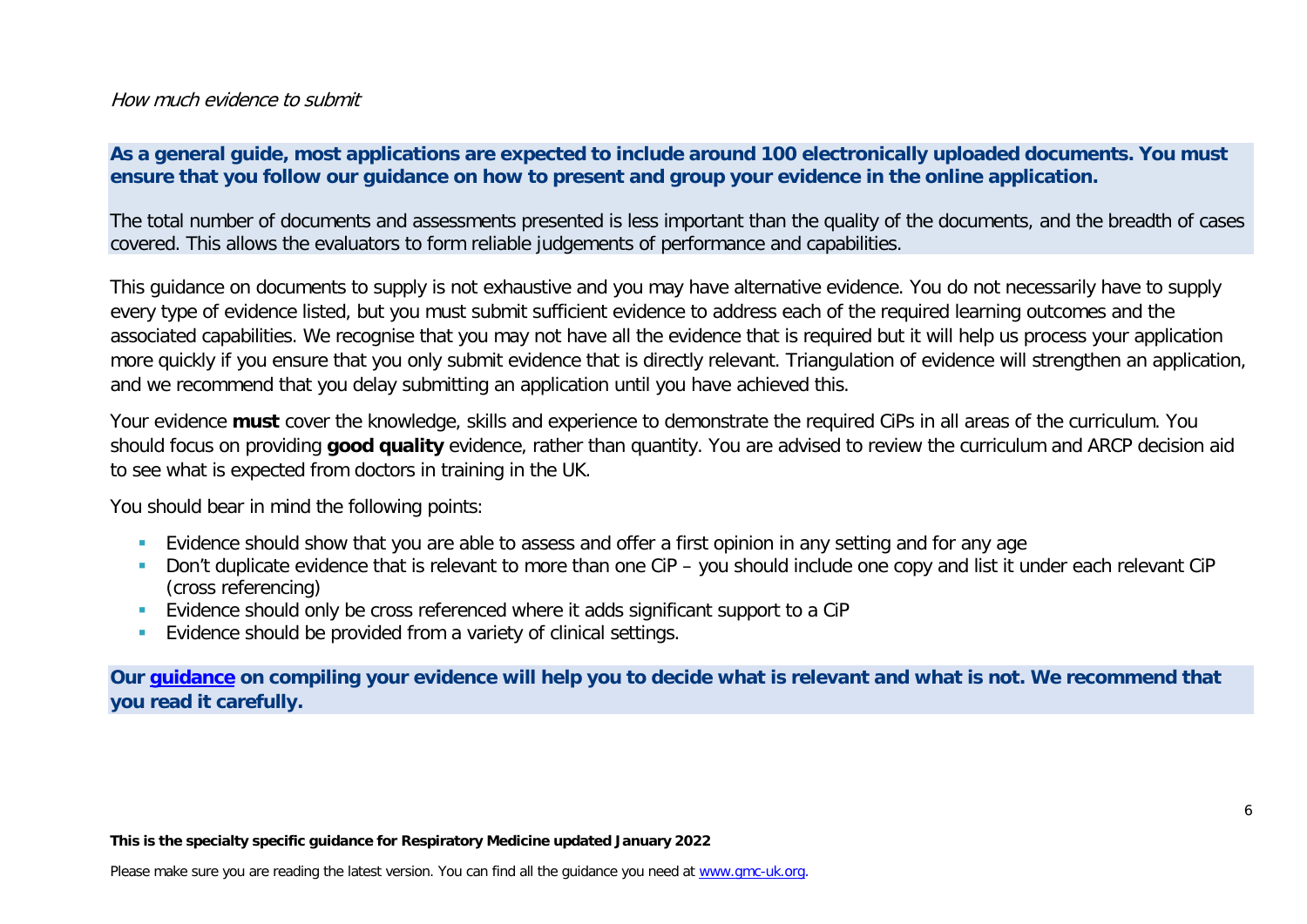### Organising your evidence

Your evidence will need to be organised to reflect the structure of the online application. You need to gather your evidence by CiP and then attach this under the relevant section in your online application.

Please refer to our user quide for information on grouping and uploading your evidence.

Your evidence must be mapped to the curriculum by providing primary evidence for knowledge, skills and qualifications to demonstrate the required CiPs for all areas of the curriculum. If evidence is missing from any area of the curriculum, your application may be unsuccessful.

You will not be able to compensate for shortfalls in your evidence of training and experience in a particular area, by providing extra evidence in other areas.

# **Tips for a successful application**

In our experience, CESR applications fail because they provide inadequate or poor evidence of current capability covering the entire curriculum. Below are some tips for you to consider when making an application:

- Before submitting an application, you should review the current CCT curriculum in conjunction with this document. A strong CESR application will provide evidence to demonstrate that knowledge, skills and experience are equivalent in both the breadth and level of capability, to that set out in the curriculum
- Provide evidence of your **current capability** in all areas of the curriculum. This includes the maintenance of CiPs and key skills over the last five years – all evidence should be clearly linked to the CiPs
- **Provide evidence demonstrating core medical knowledge and application of this knowledge in practice to the level of completion of set of completion of** Internal Medicine stage 1 training. This can be demonstrated through the generic and clinical CiPs of the curriculum. Applicants will need MRCP (UK) or equivalent.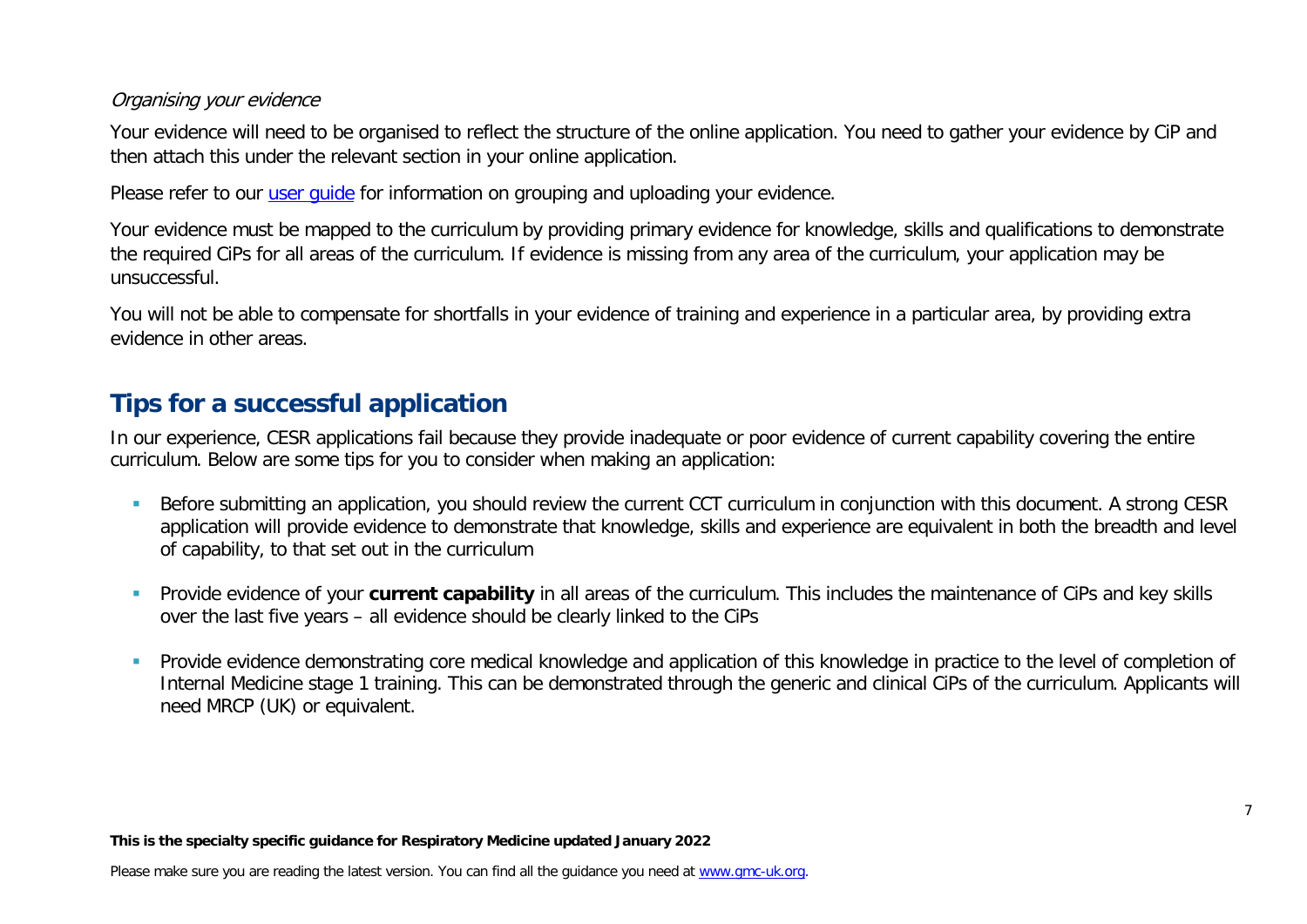- **Present your evidence in a clear, logical manner. You should refer to our user quide for advice on how to group, title and upload** your evidence
- Ensure your referees can provide detailed support for your key skills across all (or most) areas of the curriculum and understand the requirements for specialist training and registration in the UK
- **Provide evidence of managing a broad range of patients, as seen daily by Respiratory Medicine doctors in the UK**
- **Provide evidence of your clinical capability across the range of experience, ages and settings**
- Ensure your evidence demonstrates you are entrusted to act at consultant level across all of the specialty CiPs

**We strongly recommend that you closely match your experiences against the current curriculum and provide evidence of equivalence across all areas.** 

# **How your evidence can be used to demonstrate key capabilities in different CiPs**

You will notice that some of the suggested evidence is listed more than once. This is because these documents are relevant to more than one CiP. For example, MSF can be used to demonstrate competence in most CiPs – therefore, you can use the same MSF to demonstrate the required capability across several CiPs

If you have a document that is relevant to more than one CiP, don't include multiple copies of it. Instead, provide one copy and list it in your application under each relevant CiP, stating that the document is located elsewhere, and you'd like to cross reference it.

Below is a list of evidence that are relevant to most CiPs – it is by no means exhaustive, and you are encouraged to submit a variety of evidence.

**This is the specialty specific guidance for Respiratory Medicine updated January 2022**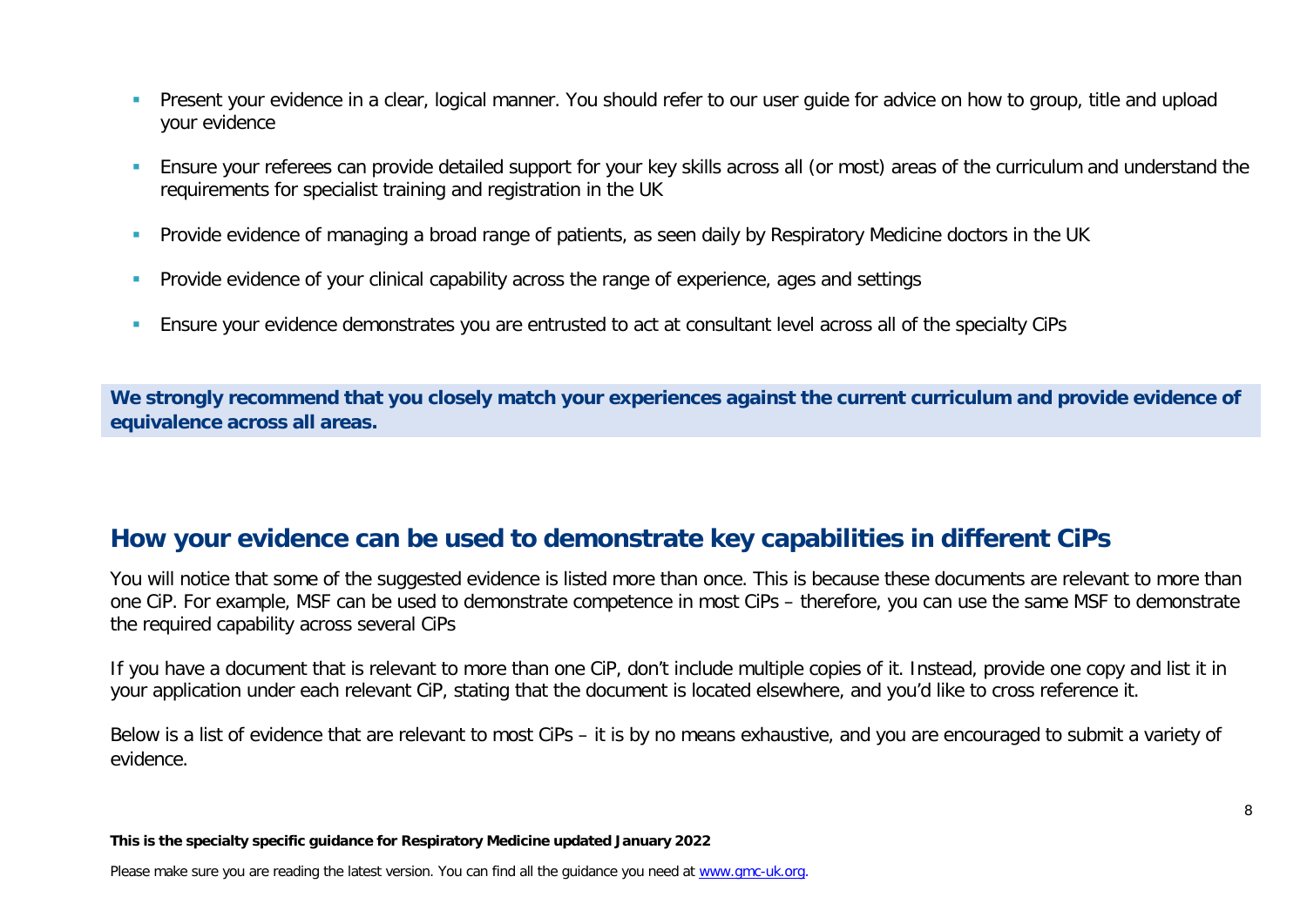| Evidence /<br>requirement                                   | <b>About</b>                                                                                                                                                                                                                                           | <b>Minimum</b><br>expectation                        |  |
|-------------------------------------------------------------|--------------------------------------------------------------------------------------------------------------------------------------------------------------------------------------------------------------------------------------------------------|------------------------------------------------------|--|
| <b>Supervised Learning Events (SLEs)</b>                    |                                                                                                                                                                                                                                                        |                                                      |  |
| <b>Acute Care</b>                                           | These should have been undertaken with a consultant. Each ACAT must include a<br>minimum of 5 cases and should be used for global assessment of an applicant's<br>performance on take, or on presenting new patients on ward rounds, encompassing both | 24 ACATs:                                            |  |
| <b>Assessment Tool</b><br>(ACAT)                            |                                                                                                                                                                                                                                                        | 12 Internal Medicine                                 |  |
|                                                             | individual cases and overall performance (eg prioritisation, working with the team)                                                                                                                                                                    | 12 Respiratory<br><b>Medicine</b>                    |  |
| <b>Case-based</b>                                           | These should have been undertaken with a consultant.                                                                                                                                                                                                   | 36 further SLEs:                                     |  |
| discussion and/<br>or mini-clinical                         | CbDs and Mini-CEXs should cover different aspects of the specialty and Internal Medicine.                                                                                                                                                              | 12 Internal Medicine                                 |  |
| evaluation<br>exercise (mini-                               |                                                                                                                                                                                                                                                        | 24 Respiratory<br><b>Medicine</b>                    |  |
| CEX)                                                        |                                                                                                                                                                                                                                                        |                                                      |  |
| <b>Workplace Based Assessments (WPBAs)</b>                  |                                                                                                                                                                                                                                                        |                                                      |  |
| <b>Direct</b>                                               | Evidence of procedural competence as specified in the table below.                                                                                                                                                                                     | 22 DOPS:                                             |  |
| <b>Observation of</b><br><b>Procedural Skills</b><br>(DOPS) | One summative DOPS must be provided for each procedure for which an applicant must<br>be competent to perform unsupervised                                                                                                                             | 6 Internal Medicine<br>DOPS (1 per<br>procedure)     |  |
|                                                             |                                                                                                                                                                                                                                                        | 16 Respiratory<br>Medicine DOPS (2 per<br>procedure) |  |

### **A description of the assessments below, together with template forms, can be found on the [JRCPTB website](https://www.jrcptb.org.uk/assessment/workplace-based-assessment)**

**This is the specialty specific guidance for Respiratory Medicine updated January 2022**

Please make sure you are reading the latest version. You can find all the guidance you need at [www.gmc-uk.org.](http://www.gmc-uk.org/)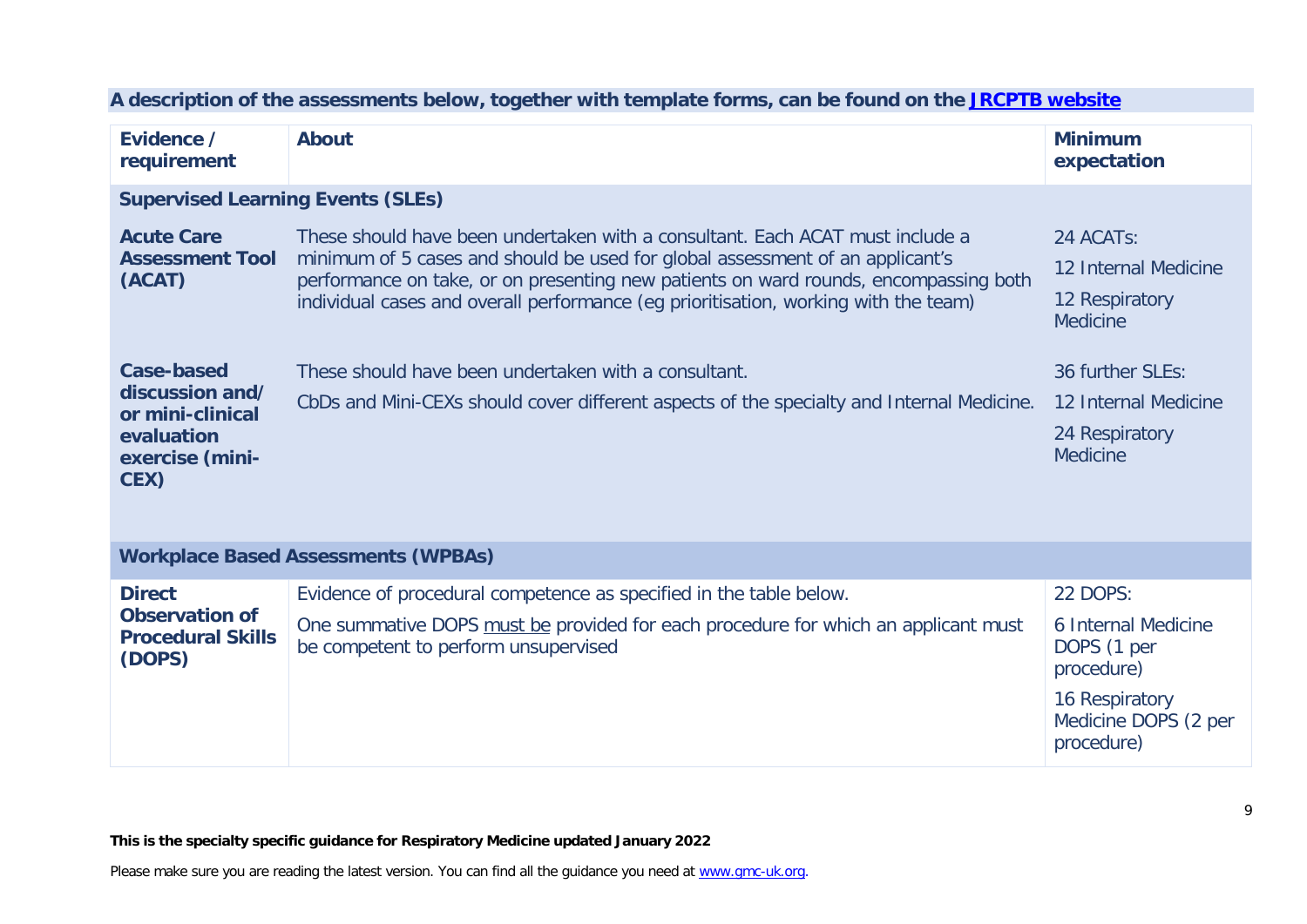| <b>Quality</b><br><b>Improvement</b><br><b>Project</b><br><b>Assessment Tool</b><br>(QIPAT) | Can be used to demonstrate active involvement in service audit or development projects.                                                                                                                                                                                                                                                                                                                                                                                                                                                                                                                                                            | 1 completed in last 12<br>months         |
|---------------------------------------------------------------------------------------------|----------------------------------------------------------------------------------------------------------------------------------------------------------------------------------------------------------------------------------------------------------------------------------------------------------------------------------------------------------------------------------------------------------------------------------------------------------------------------------------------------------------------------------------------------------------------------------------------------------------------------------------------------|------------------------------------------|
| <b>Patient Survey</b><br>(PS)                                                               | Formal patient feedback is strong evidence as it's an anonymous feedback exercise. It<br>should include approximately 15 patients. The JRCPTB has a template available on their<br>website. A reflective entry reflecting on the survey must be made.<br>If it is not possible to provide a formal patient survey an applicant could provide<br>alternative evidence. However, this must provide equivalent details and breadth of<br>information.<br>Alternative evidence could include:<br>• Thank you letters/cards from patients<br>• Statements from referees<br>• Testimonial letters from colleagues<br>• Feedback from patients/colleagues | 1 completed in last 12<br>months         |
| <b>Teaching</b><br>observation (TO)                                                         | At least one should be completed by a consultant in the specialty.                                                                                                                                                                                                                                                                                                                                                                                                                                                                                                                                                                                 | 1 completed in last 12<br>months         |
| <b>Multi Source</b><br><b>Feedback (MSF)</b>                                                | MSF is a strong piece of evidence as it is an anonymous feedback exercise.<br>Minimum of one in the year before the application has been submitted - any available<br>from the last 5 years should also be submitted.<br>MSF should include approximately 12 colleagues, including medical and non-medical<br>sources.                                                                                                                                                                                                                                                                                                                             | 1 completed within the<br>last 12 months |
| <b>Other evidence</b>                                                                       |                                                                                                                                                                                                                                                                                                                                                                                                                                                                                                                                                                                                                                                    |                                          |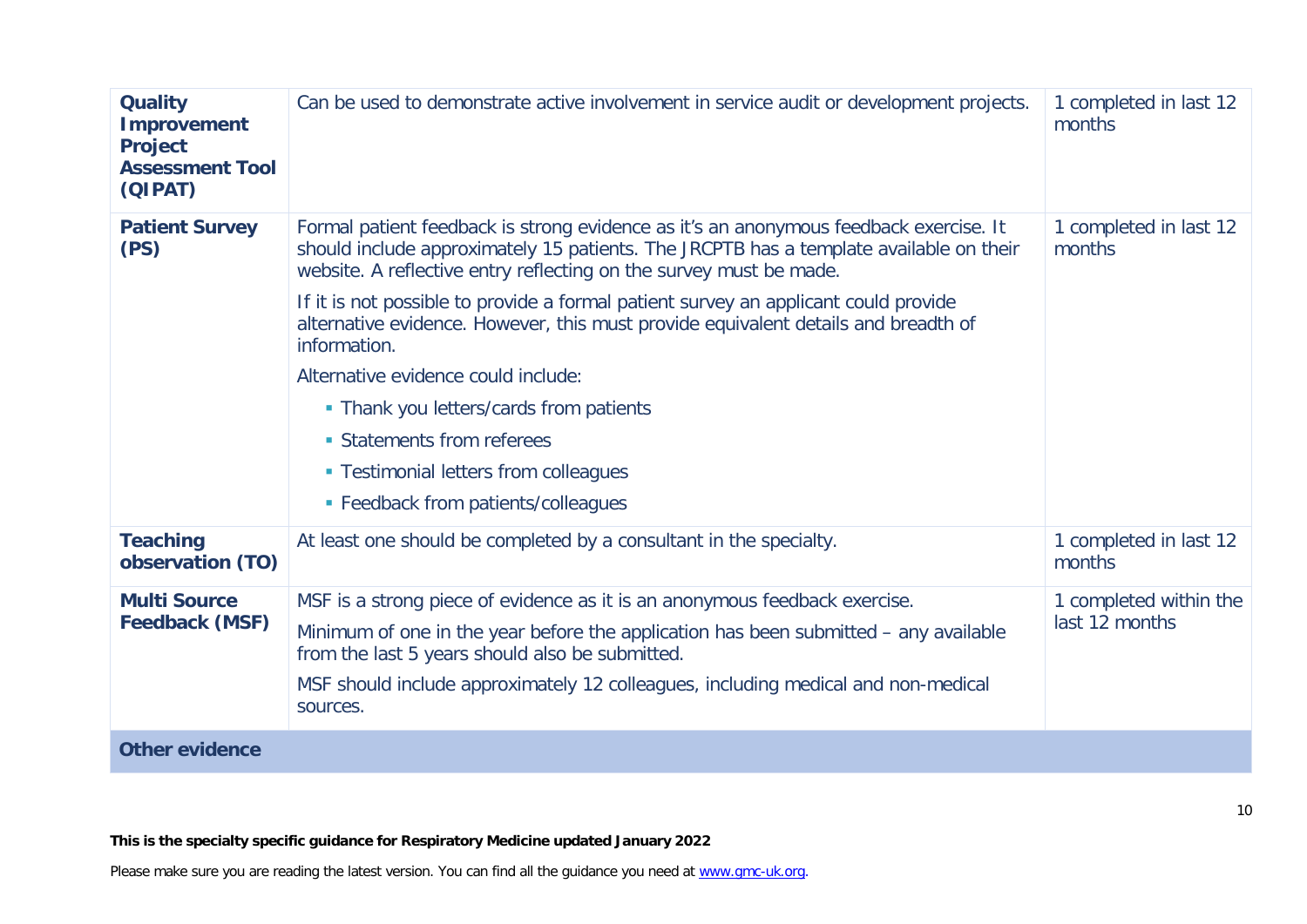| To be included in<br>the portfolio of<br>evidence                       | • Appraisal is good evidence of engaging with systems, processes and mandatory<br>requirements and demonstrates performance (clinical and non-clinical)<br>• Reflective diaries/ evidence of self-reflection<br>• Supervisor report reports from trainers and supervisors are important evidence to<br>affirm and support capabilities and performance in both clinical and non-clinical<br>activities. JRCPTB provides a Multiple Consultant Report (MCR) template for the<br>purpose of these reports of which there should be 4 in the last 12 months.<br>• Logbooks must cover the last 5 years and show the type of procedures you<br>performed and your role in the procedure<br><b>Training events</b> (courses, study days, meetings) over the last five years<br><b>Evidence of seeing patients</b> over the last five years covering a range of settings,<br>referral contexts, conditions, stages of illness, ages<br><b>Academic activities</b><br>• Management activities<br><b>Structured reports</b> | 4 completed in the last<br>12 months (e.g.<br>MCRs) |
|-------------------------------------------------------------------------|---------------------------------------------------------------------------------------------------------------------------------------------------------------------------------------------------------------------------------------------------------------------------------------------------------------------------------------------------------------------------------------------------------------------------------------------------------------------------------------------------------------------------------------------------------------------------------------------------------------------------------------------------------------------------------------------------------------------------------------------------------------------------------------------------------------------------------------------------------------------------------------------------------------------------------------------------------------------------------------------------------------------|-----------------------------------------------------|
| <b>Continuing</b><br><b>Professional</b><br><b>Development</b><br>(CPD) | CPD represents the acquisition and maintenance of knowledge, skills and key skills.<br>Courses you may want to provide evidence of include:<br>Life support<br>Teaching<br>Simulation<br>Management<br>u.<br>Research methodology<br>u.<br><b>Business</b><br>Communication                                                                                                                                                                                                                                                                                                                                                                                                                                                                                                                                                                                                                                                                                                                                         |                                                     |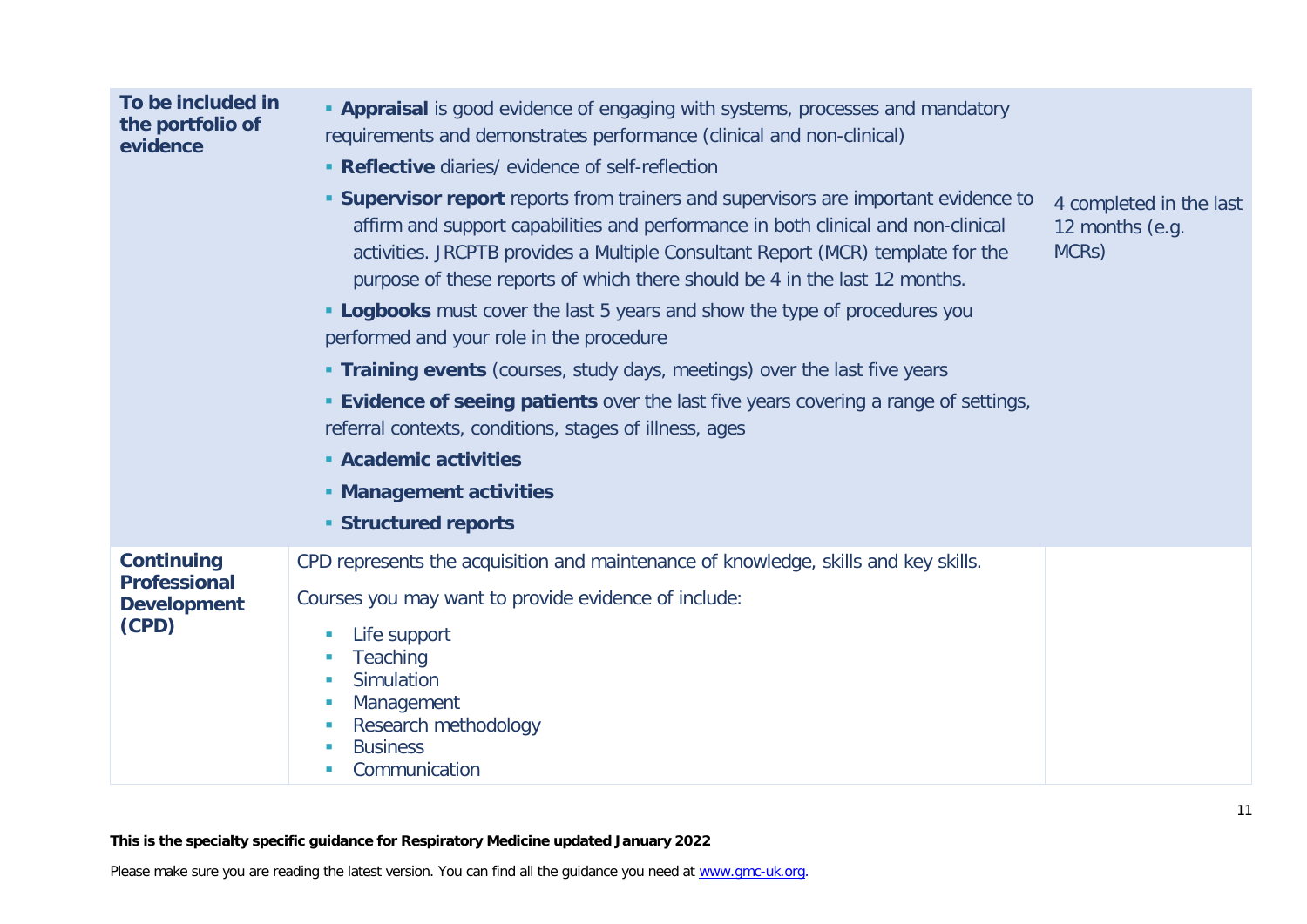| Education                                                                                                                                          |  |
|----------------------------------------------------------------------------------------------------------------------------------------------------|--|
| Examples of evidence could include a personal, reflective diary of learning achievements,<br>in addition to detailed evidence of courses attended. |  |

### **Evidence of training and qualifications**

Substantial primary evidence for any previous training towards a medical qualification should **only** be submitted if the training is directly relevant to your CESR capabilities **and** dates from the past five years. Otherwise, certificates of completion are sufficient evidence of training.

| <b>Primary medical qualification</b><br>(PMQ) | If you hold full registration with us, you do not need to submit your PMQ as we saw it when we<br>assessed your application for registration.<br>If you do not hold registration, you will need to have your PMQ independently verified by ECFMG<br>before we can grant you full registration with a licence to practise.<br>You can find out more about primary source verification on our website.<br>You only need to get your PMQ verified by ECFMG. The rest of your evidence should be verified in<br>line with our guidance. |
|-----------------------------------------------|-------------------------------------------------------------------------------------------------------------------------------------------------------------------------------------------------------------------------------------------------------------------------------------------------------------------------------------------------------------------------------------------------------------------------------------------------------------------------------------------------------------------------------------|
| <b>Specialist medical</b><br>qualification(s) | Please provide an <b>authenticated copy</b> of any specialist medical qualifications you hold.<br>Evidence of completion of full <b>MRCP(UK)</b> or equivalent.<br>The MRCP(UK) is comprised of three tests, designed to assess acquisition of the full range of<br>knowledge, skills and behaviour, as well as clinical understanding and execution, as detailed in the<br>UK curriculum for Core Medical/Internal Medicine Training. For further information on the<br>MRCP(UK), click here.                                      |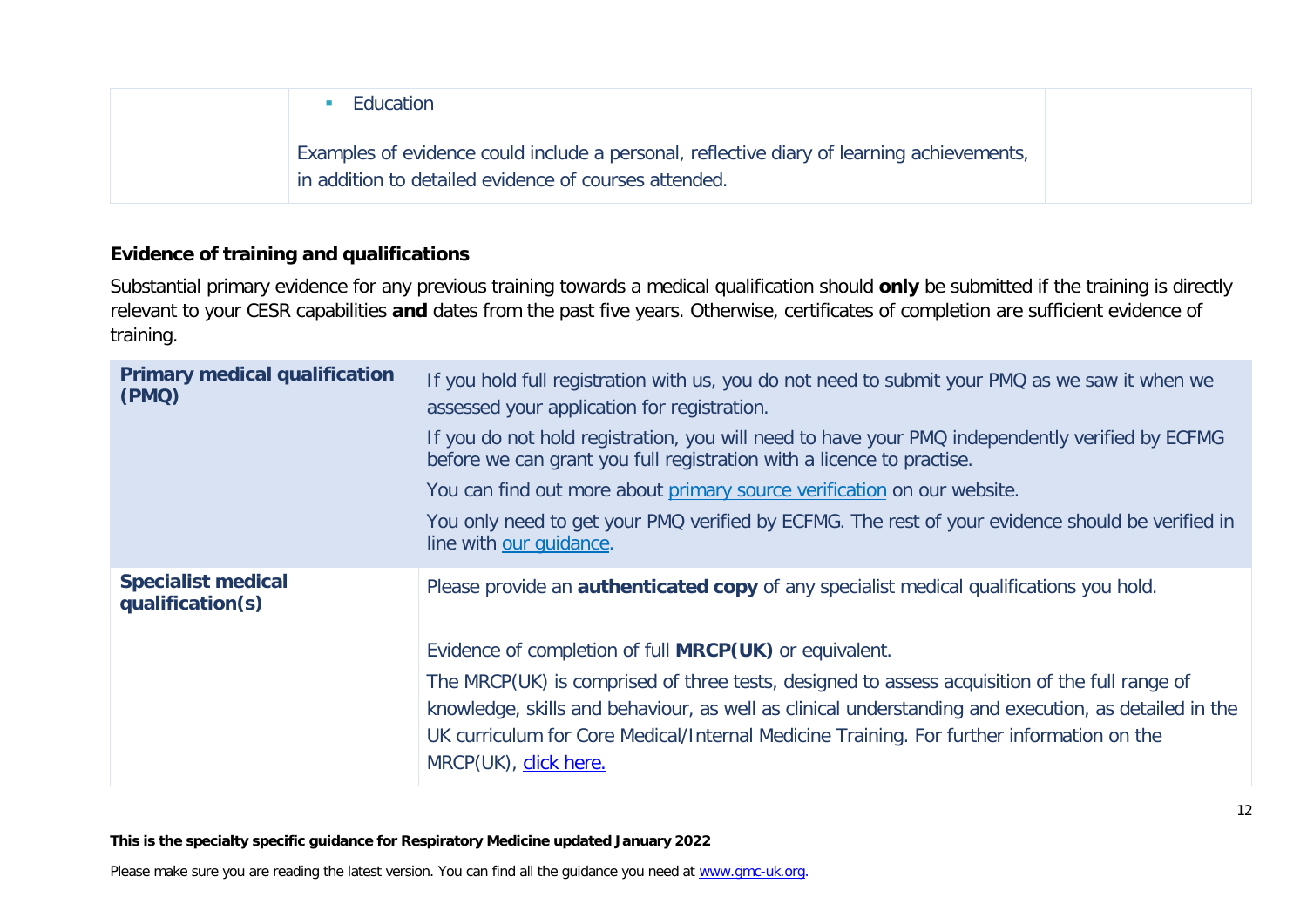|                                   | Evidence of completion of Respiratory Medicine Specialty Certificate Examination or<br>equivalent.                                                                                                                                                                                                                                                                                                                                                                             |
|-----------------------------------|--------------------------------------------------------------------------------------------------------------------------------------------------------------------------------------------------------------------------------------------------------------------------------------------------------------------------------------------------------------------------------------------------------------------------------------------------------------------------------|
|                                   | There are no qualifications from outside Europe that enable automatic entry to the Specialist<br>Register in any specialty. An evaluation is made based on an applicant's whole career and<br>therefore two applicants with the same qualifications but different training and/or experience may<br>not receive the same decision.                                                                                                                                             |
|                                   | If your specialist medical qualification is from outside the UK, please ensure that you provide the<br>following evidence in addition to your qualification:<br>Training curriculum or examination syllabus<br>$\circ$<br>Formal period assessments completed during training (these may be older than 5 years)<br>$\circ$                                                                                                                                                     |
| <b>Recent specialist training</b> | If you have worked in posts approved for a specialist training programme for a relevant<br>qualification outside the UK in the past five years, please provide an <b>authenticated copy</b> of the<br>curriculum or syllabus that was in place when you undertook your training.                                                                                                                                                                                               |
|                                   | If a formal curriculum or syllabus (including assessment methods) is not available please provide a<br>letter from the awarding body outlining the content of the training programme or examination.                                                                                                                                                                                                                                                                           |
|                                   | You must provide evidence of formal periodic assessment during your training. This evidence must<br>have been completed at the time the training was undertaken (if it is completed retrospectively<br>less weight will be given to the information provided). If you do not supply formal assessment<br>documents, the curriculum must demonstrate how you were assessed. A detailed letter of<br>verification from an educational supervisor would satisfy this requirement. |
|                                   | If areas for development were highlighted, please provide evidence to demonstrate that you have<br>subsequently addressed them.                                                                                                                                                                                                                                                                                                                                                |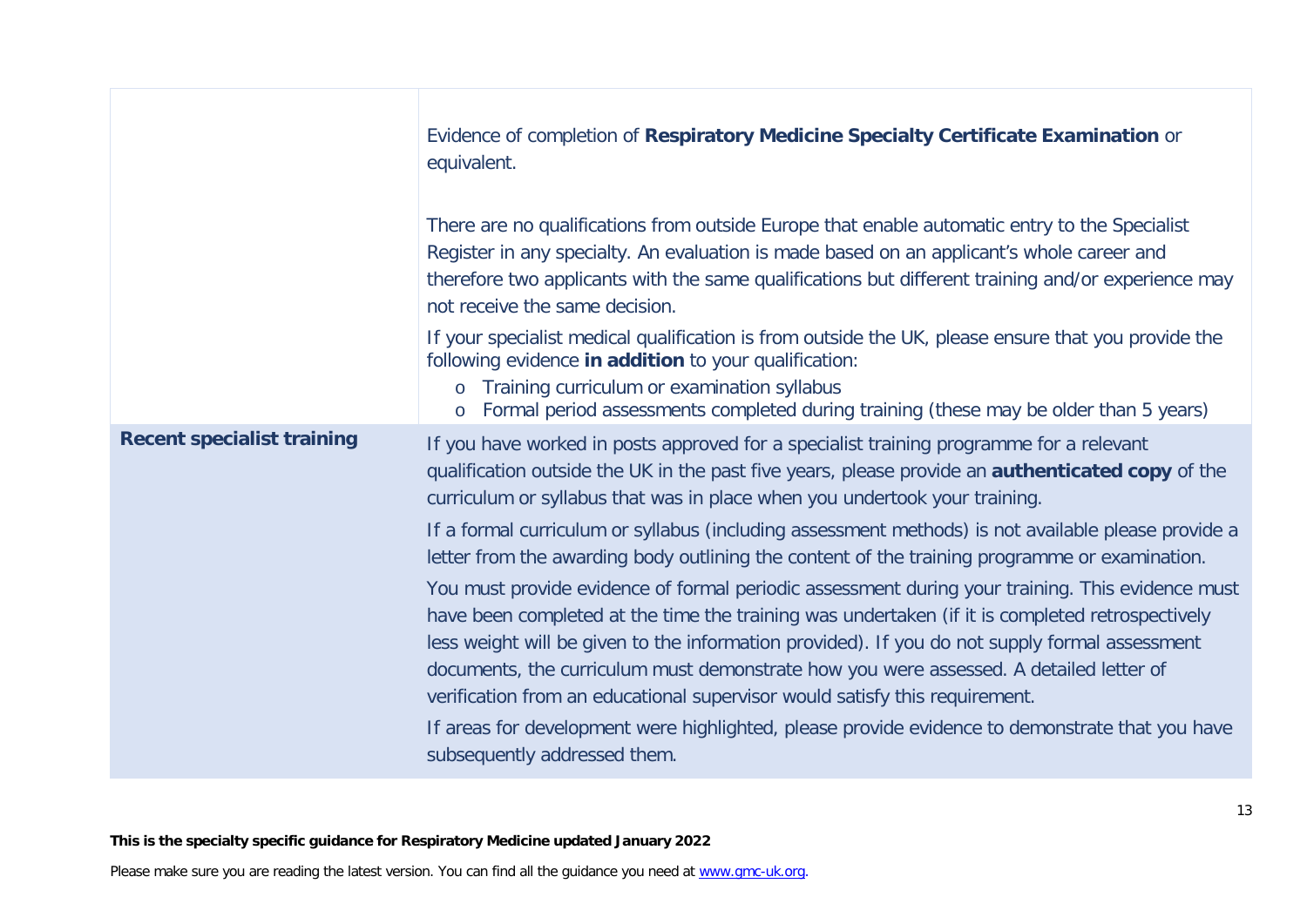|                                        | If you have undertaken approved specialty training towards a CCT or CESR(CP) in this specialty in<br>the UK in the past five years, you should provide a copy of your ARCPs. |
|----------------------------------------|------------------------------------------------------------------------------------------------------------------------------------------------------------------------------|
| <b>Specialist registration outside</b> | Please provide an <b>authenticated copy</b> of details of the registration requirements of that                                                                              |
| the UK                                 | authority.                                                                                                                                                                   |
| <b>Other relevant qualifications</b>   | You may include postgraduate qualifications if they are relevant to associated capabilities e.g.                                                                             |
| and certificates                       | teaching, management, research methodology. Please provide copies of certificates.                                                                                           |

## **Evidence of employment in posts and duties (including training posts)**

| <b>Employment letters and</b><br>contracts of employment | The information in these letters and contracts <b>must</b> match your CV. They will confirm the<br>following:<br>dates you were in post<br>post title, grade, training<br>type of employment: permanent, fixed term, or part time (including percentage of whole<br>time equivalent) |
|----------------------------------------------------------|--------------------------------------------------------------------------------------------------------------------------------------------------------------------------------------------------------------------------------------------------------------------------------------|
| <b>Job descriptions</b>                                  | These must match the information in your CV. They will confirm the following:<br>your position within the structure of your department<br>your post title<br>your clinical and non-clinical commitment<br>your involvement in teaching or training.                                  |

### **This is the specialty specific guidance for Respiratory Medicine updated January 2022**

Please make sure you are reading the latest version. You can find all the guidance you need at [www.gmc-uk.org.](http://www.gmc-uk.org/)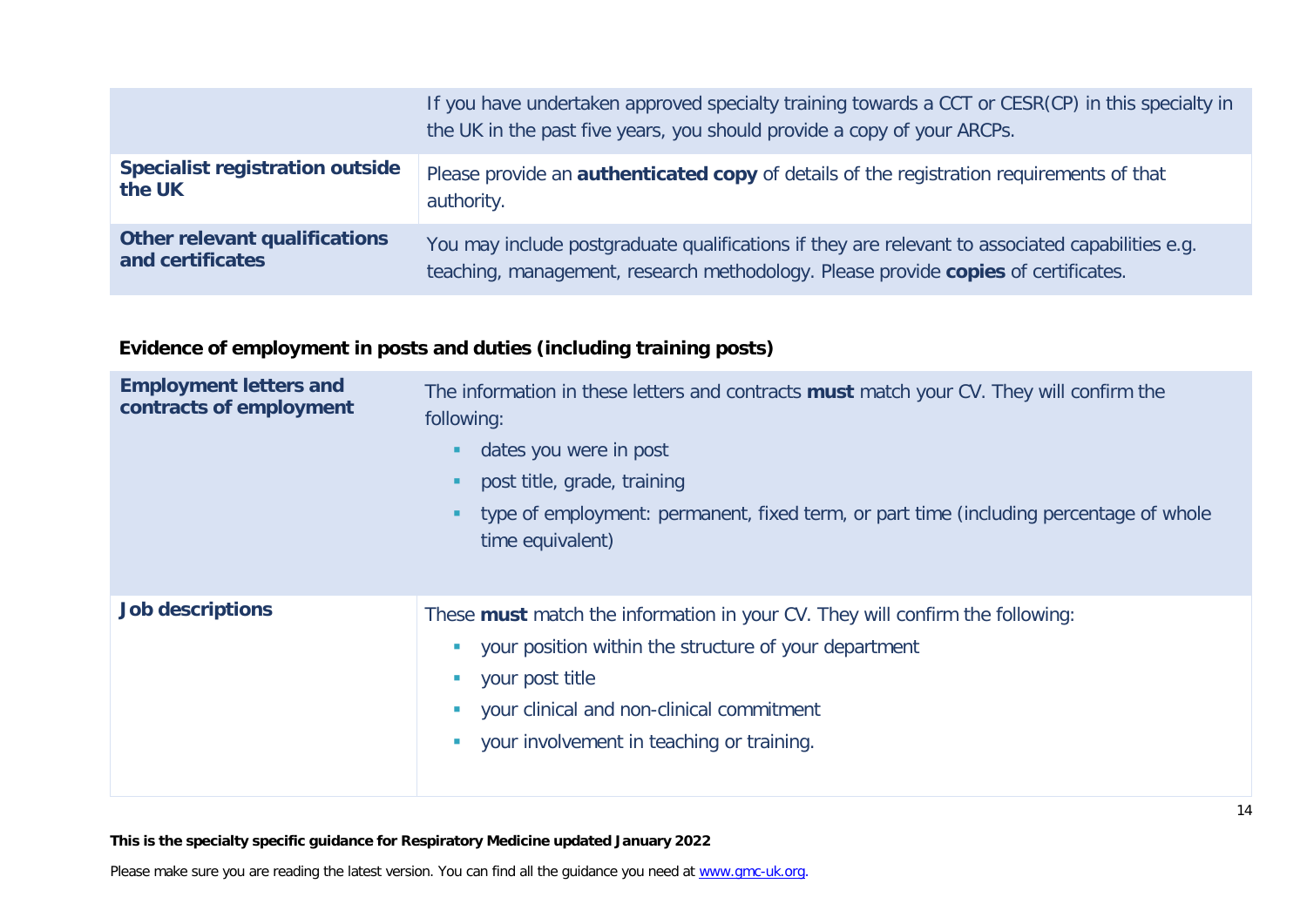| You must provide samples of your rotas from the last three years. These should demonstrate your<br>weekly clinical and non-clinical activities. For example, if you worked a 1:8 rota, you should submit<br>eight consecutive weeks' rota to represent that placement.                                                                                      |
|-------------------------------------------------------------------------------------------------------------------------------------------------------------------------------------------------------------------------------------------------------------------------------------------------------------------------------------------------------------|
| You should provide departmental and unit caseload statistics, activity data, range and scope of<br>work undertaken in a placement from the last three years.                                                                                                                                                                                                |
| Those working in an NHS or managed environment should submit evidence of annual appraisals. A<br>revalidation or appraisal portfolio would be appropriate (if it is completed retrospectively less<br>weight will be given to the information provided).                                                                                                    |
| For non-training posts you should provide evidence of ongoing evaluation of your performance.<br>This may take the format of formal appraisals by the department head or line manager (clinical<br>director, medical director, professor).                                                                                                                  |
| For those applicants working in independent practice it is recommended that at least one<br>employer. Appraisal is undertaken and summary documentation of this submitted with the<br>application.                                                                                                                                                          |
| Where an applicant is not based in the UK alternative forms of appraisal are strongly advised.<br>Alternative evidence may include letters (written at the time) commenting on your performance. In<br>addition, where no formal appraisal or assessment forms are available you must provide<br>information on the method of career review or progression. |
|                                                                                                                                                                                                                                                                                                                                                             |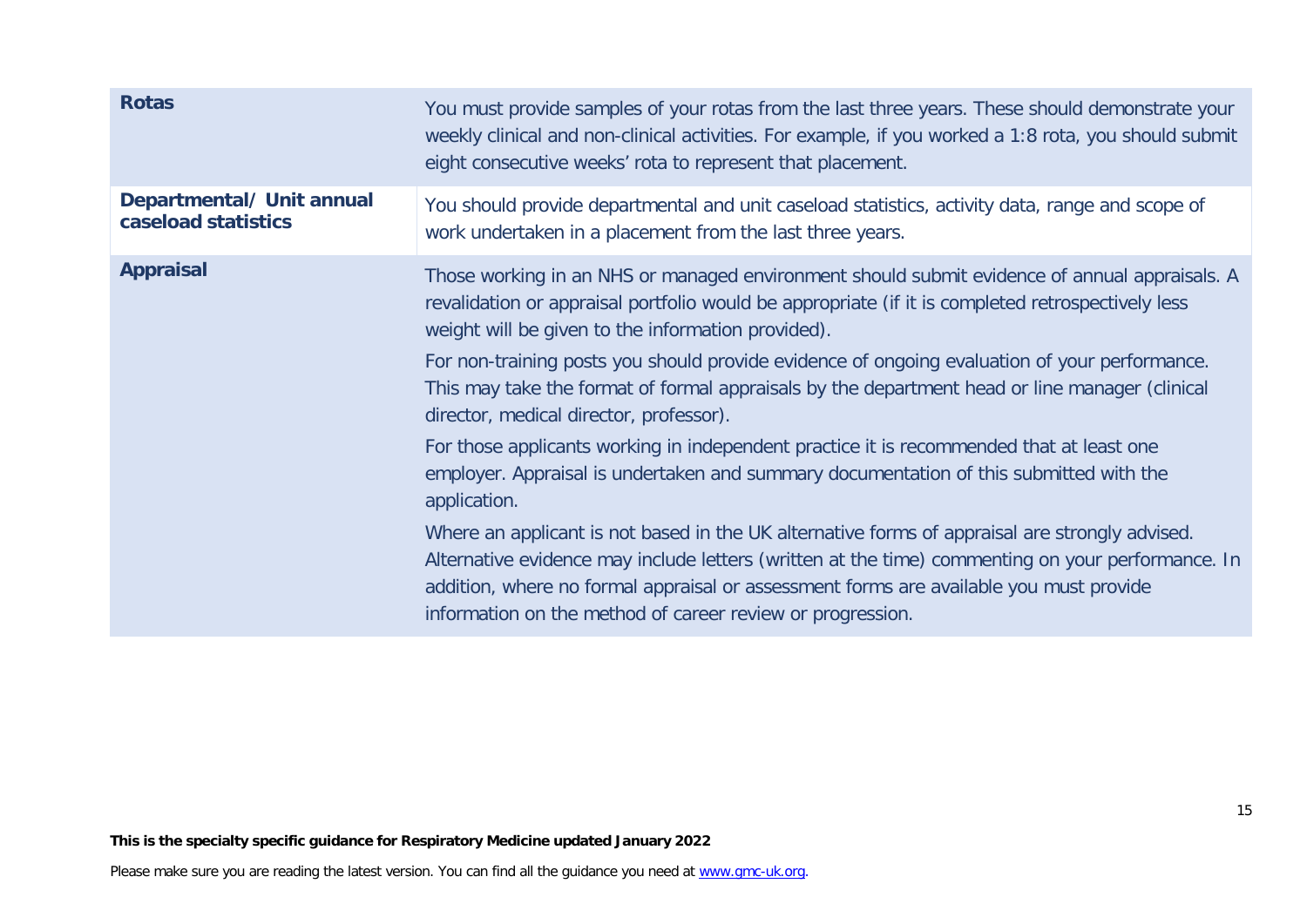### **Practical Procedures**

Below details the practical procedures and the level of competency you will be expected to evidence. You can provide evidence for these procedures using logbooks and DOPS.

### **Internal Medicine Procedures**

| <b>Procedure</b>                                                         | Level of competence required                   |
|--------------------------------------------------------------------------|------------------------------------------------|
| Advanced cardiopulmonary resuscitation (CPR)                             | Leadership of CPR team                         |
| Direct current (DC) cardioversion                                        | Competent to perform unsupervised              |
| Temporary cardiac pacing using an external device                        | Skills lab or satisfactory supervised practice |
| Central venous cannulation (internal jugular or subclavian)              | Skills lab or satisfactory supervised practice |
| Access to circulation for resuscitation (femoral vein or intraosseous) a | Skills lab or satisfactory supervised practice |
| Pleural aspiration for fluid (diagnostic) b, c                           | Competent to perform unsupervised              |
| Pleural aspiration (pneumothorax) c                                      | Competent to perform unsupervised              |
| Intercostal drain for pneumothorax                                       | Skills lab or satisfactory supervised practice |
| Intercostal drain for effusion b                                         | Skills lab or satisfactory supervised practice |
| Nasogastric (NG) tube                                                    | Competent to perform unsupervised              |
| Ascitic tap                                                              | Competent to perform unsupervised              |
| Abdominal paracentesis                                                   | Skills lab or satisfactory supervised practice |
| Lumbar puncture                                                          | Competent to perform unsupervised              |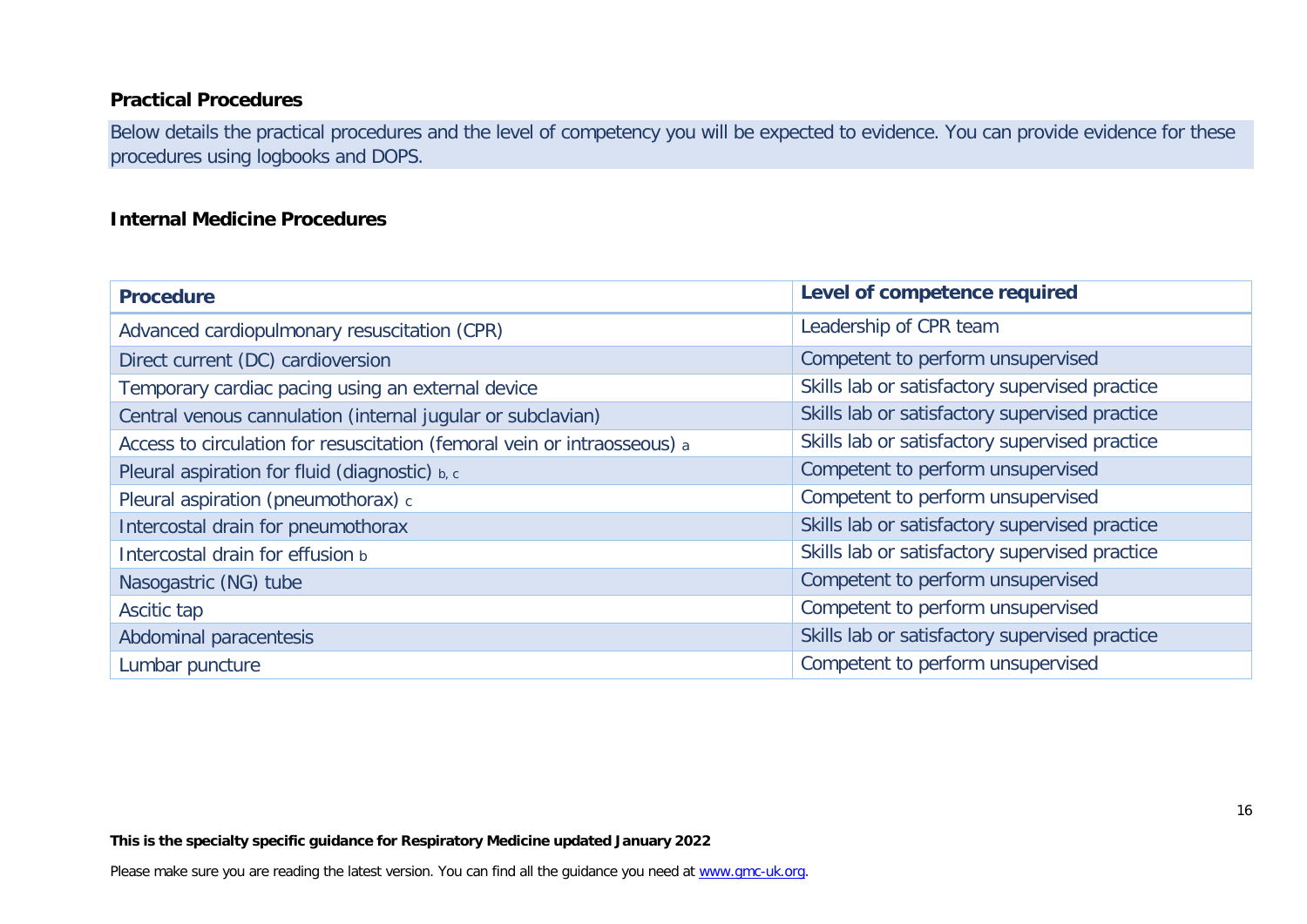### **Specialty Procedures**

| <b>Procedure</b>                                                  | Level of competence required                      |
|-------------------------------------------------------------------|---------------------------------------------------|
| Safe sedation                                                     | Competent to perform unsupervised                 |
| Lung function testing                                             | Competent to perform unsupervised                 |
| Sleep studies                                                     | Competent to perform unsupervised                 |
| Non-invasive ventilation and CPAP                                 | Competent to perform unsupervised                 |
| <b>Bronchoscopy</b>                                               | Competent to perform unsupervised                 |
| Focused Pleural Ultrasound (see BTS Thoracic Ultrasound document) | Competent to perform unsupervised                 |
| Pleural aspiration                                                | Competent to perform unsupervised                 |
| Intercostal tube placement and 'medical' pleurodesis              | Competent to perform unsupervised                 |
| Indwelling pleural catheter                                       | Skills lab or satisfactory supervised<br>practice |

Applicants are not required to demonstrate that they can perform the following procedures but should demonstrate they have knowledge of the indications and an understanding of the theoretical basis and principles

| <b>Procedure</b>                 | Level of competence required                            |
|----------------------------------|---------------------------------------------------------|
| Thoracic surgical procedures     | Knowledge and understanding of theory<br>and principles |
| Thoracoscopy                     | Knowledge and understanding of theory<br>and principles |
| Skin test to demonstrate allergy | Knowledge and understanding of theory<br>and principles |
| <b>Tuberculin Skin Test</b>      | Knowledge and understanding of theory<br>and principles |

**This is the specialty specific guidance for Respiratory Medicine updated January 2022**

Please make sure you are reading the latest version. You can find all the guidance you need at [www.gmc-uk.org.](http://www.gmc-uk.org/)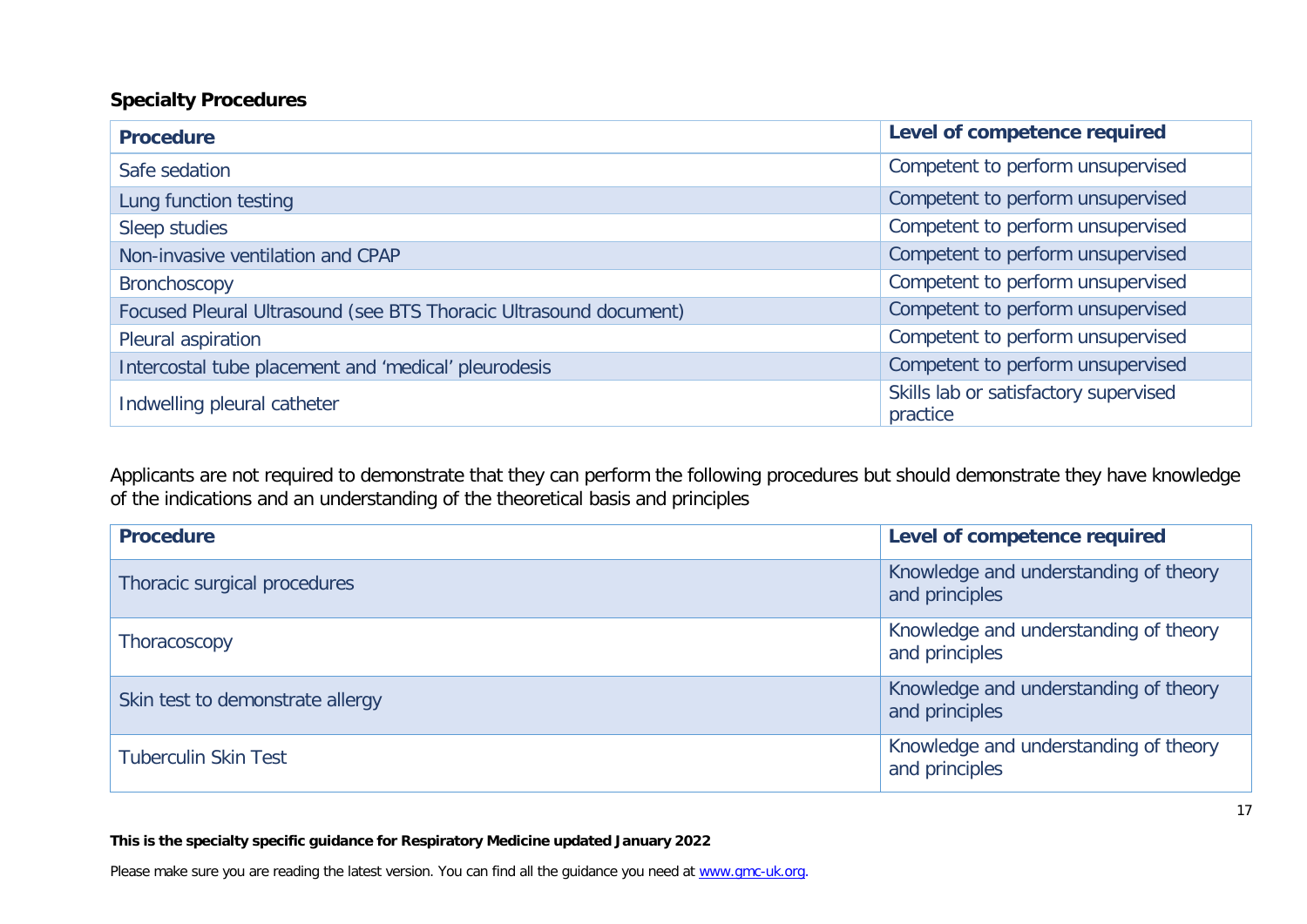| Fine needle aspiration of Peripheral Lymph Node                  | Knowledge and understanding of theory<br>and principles |
|------------------------------------------------------------------|---------------------------------------------------------|
| <b>Cardiopulmonary Exercise Testing</b>                          | Knowledge and understanding of theory<br>and principles |
| Endobronchial Ultrasound guided transbronchial needle aspiration | Knowledge and understanding of theory<br>and principles |

### **Generic CiPs**

The suggested documentation is given below each CiP and the overall numbers expected are given in the section above. Each piece of evidence can support more than one CiP and you should cross reference

# **CiP 1: Able to function successfully within NHS organisational and management systems**

### **Key skills:**

- **Aware of, and adheres to, the GMC professional** requirements
- **Aware of public health issues including population** health, social determinants of health and global health perspectives
- **Demonstrates effective clinical leadership**
- **Demonstrates promotion of an open and transparent** culture
- Keeps up to date through learning and teaching
- Demonstrates engagement in career planning
- **Demonstrates capabilities in dealing with complexity** and uncertainty
- **Aware of the role and processes for commissioning**
- **Aware of the need to use resources wisely**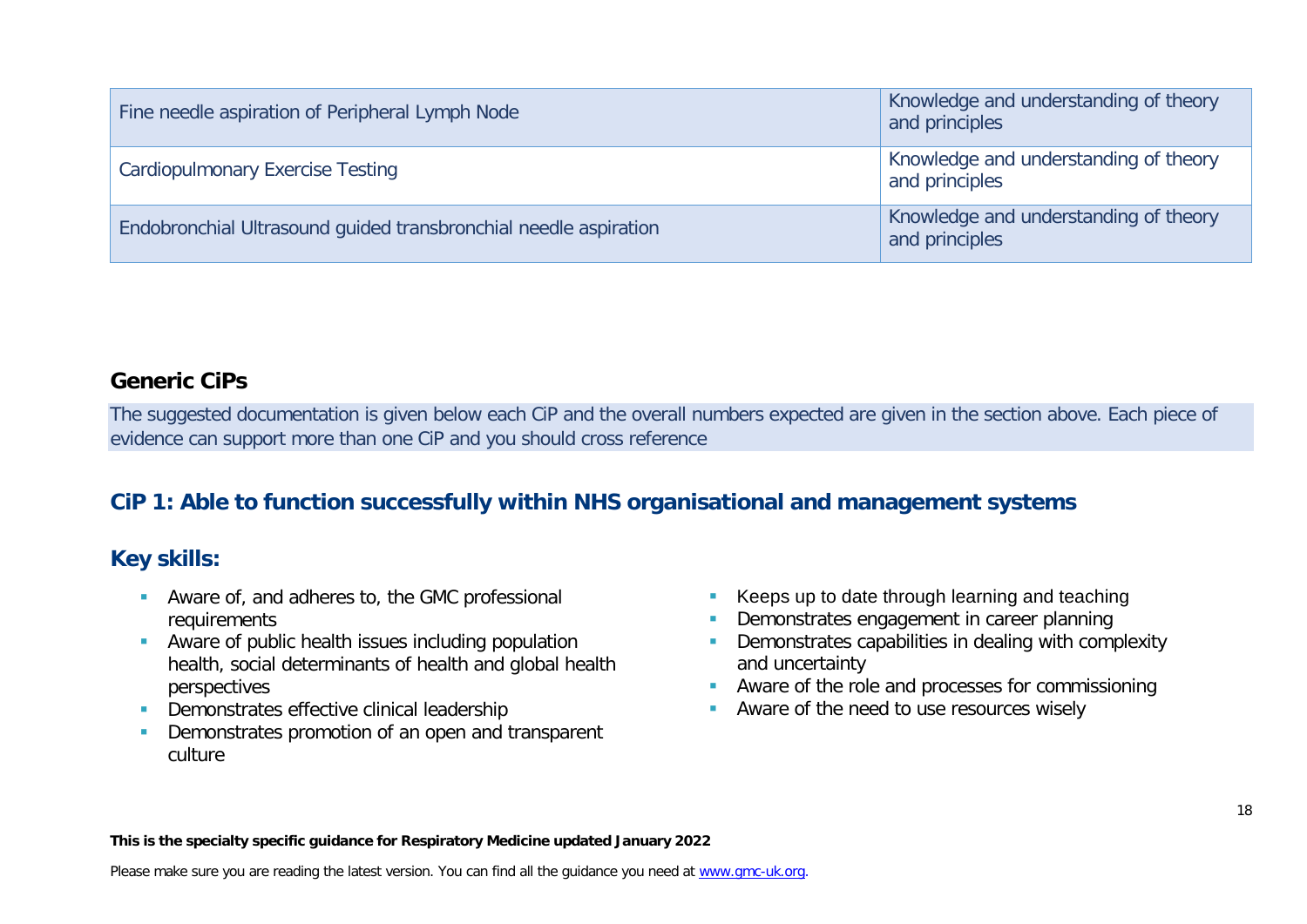### **Suggested documentation:**

- Reports from consultants who have worked with you, such as the Multiple Consultant Report (MCR)
- Feedback from a variety of clinical and non-clinical colleagues who have worked with you, such as the Multisource Feedback (MSF)
- Evidence of taking an active role in governance structures, including service development. This may, for example, include the minutes of meetings for governance and unit management in which the applicant has been involved, MDT meetings, and any documented service development initiatives such as QIPAT.
- Evidence of attendance at an NHS / health service management course

# **CiP 2: Able to deal with ethical and legal issues related to clinical practice**

# **Key skills:**

- **Aware of national legislation and legal responsibilities,** including safeguarding vulnerable groups
- Behaves in accordance with ethical and legal requirements
- **Demonstrates ability to offer apology or explanation when** appropriate

### **Suggested documentation:**

**Demonstrate ability to lead the clinical team in ensuring** that ethical and legal factors are considered openly and consistently

- Reports from consultants who have worked with you, such as the Multiple Consultant Report (MCR), end of placement and appraisal reports
- Feedback from a variety of clinical and non-clinical colleagues who have worked with you, such as the Multisource Feedback (MSF)

**This is the specialty specific guidance for Respiratory Medicine updated January 2022**

Please make sure you are reading the latest version. You can find all the guidance you need at [www.gmc-uk.org.](http://www.gmc-uk.org/)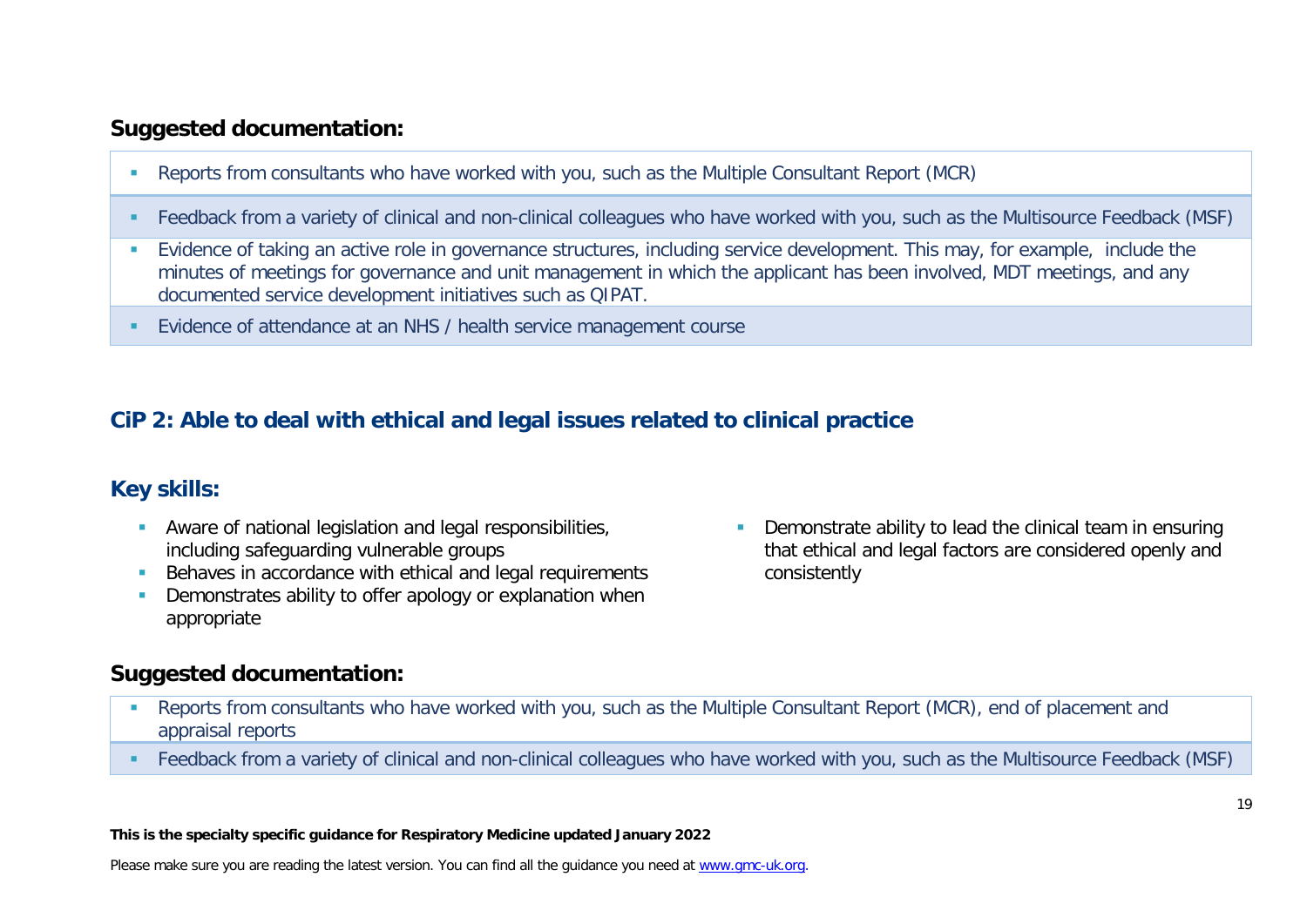- Evidence of ability to assess the mental capacity of patients to make healthcare decisions. Evidence could include:
	- Reflections on cases where you had to assess a patient's mental capacity
- Evidence of involvement in making 'best interests' decisions, such as:
	- Notes
	- Letters
	- Meeting minutes
- Awareness of relevant legislation, including mental capacity legislation by completion of an online training course, for example:
	- eLfH Mental Capacity Act:<https://www.e-lfh.org.uk/programmes/mental-capacity-act/>
	- CPD Online Mental Capacity Act:<https://cpdonline.co.uk/course/mental-capacity-act/>
	- SCIE Mental Capacity Act:<https://www.scie.org.uk/e-learning/mca>

**CiP 3: Communicates effectively and is able to share decision making, while maintaining appropriate situational awareness, professional behaviour and professional judgement**

# **Key skills:**

- **Communicates clearly with patients and carers in a variety** of settings
- **Communicates effectively with clinical and other** professional colleagues
- Identifies and manages barriers to communication (e.g. cognitive impairment, speech and hearing problems, capacity issues)
- Demonstrates effective consultation skills including effective verbal and non-verbal interpersonal skills
- **Shares decision making by informing the patient,** prioritising the patient's goals and wishes, and respecting the patient's beliefs, concerns and expectations
- Shares decision making with children and young people
- Applies management and team working skills appropriately, including influencing, negotiating, reassessing priorities and effectively managing complex, dynamic situations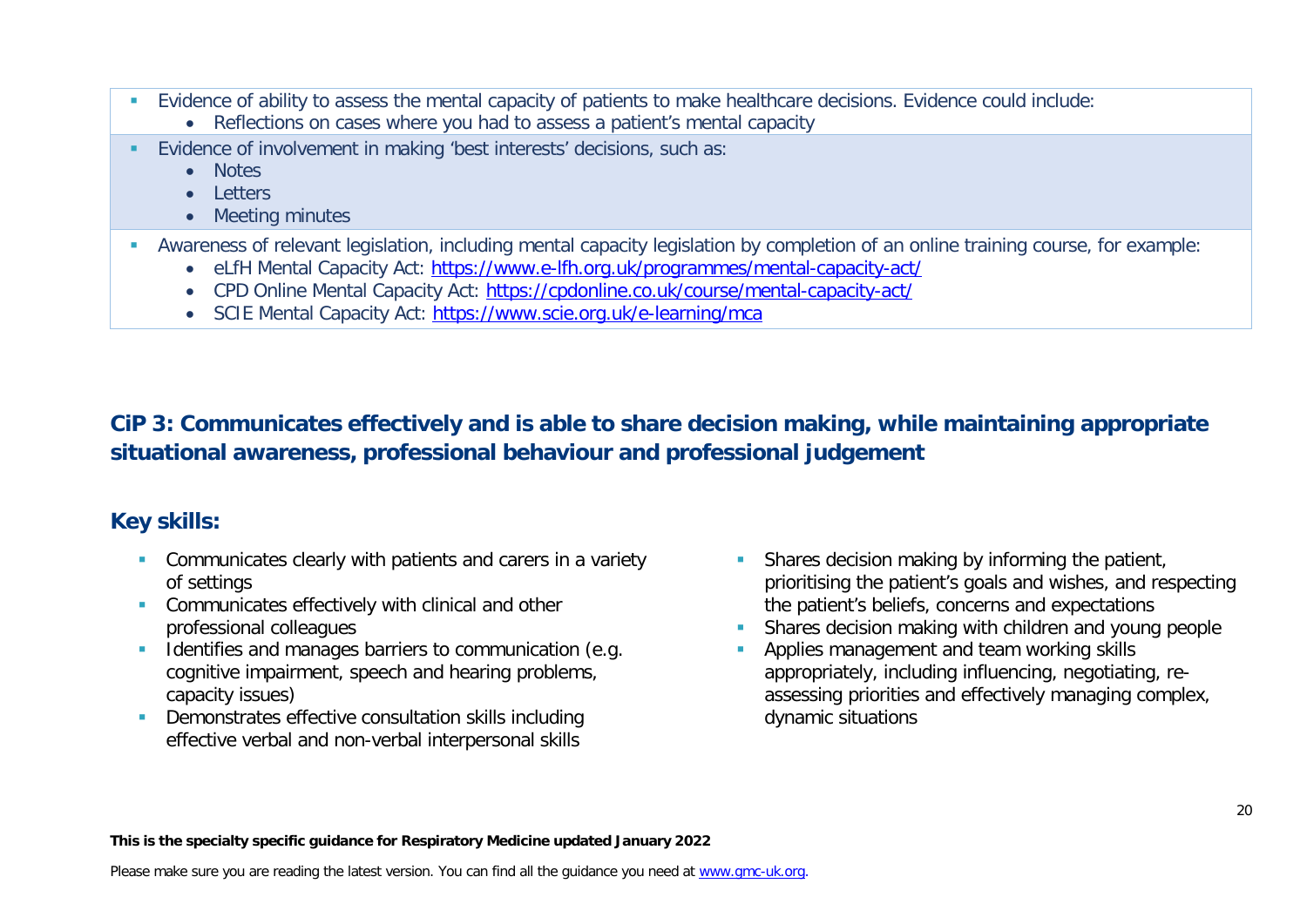# General **Medical**

# **Suggested documentation:**

- Reports from consultants who have worked with you, such as the Multiple Consultant Report (MCR), end of placement and  $\overline{C}$ appraisal reports
- Feedback from a variety of clinical and non-clinical colleagues who have worked with you, such as the Multisource Feedback (MSF)
- Evidence of your ability to analyse a patient's communication difficulties:
	- Reflective diaries
- **Feedback from patients, such as a patient survey**
- Reflective practice entries about patients or families who posed difficulties
- Assessment of observed clinical skills, attitudes and behaviours, such as a Mini-CEX

# **CiP 4: Is focused on patient safety and delivers effective quality improvement in patient care**

# **Key skills:**

- **Makes patient safety a priority in clinical practice**
- **Raises and escalates concerns where there is an issue with** patient safety or quality of care
- **-** Demonstrates commitment to learning from patient safety investigations and complaints
- Shares good practice appropriately
- **Contributes to and delivers quality improvement**
- **Understands basic Human Factors principles and practice** at individual, team, organisational and system levels
- **Understands the importance of non-technical skills and** crisis resource management
- Recognises and works within limit of personal competence
- **Avoids organising unnecessary investigations or** prescribing poorly evidenced treatments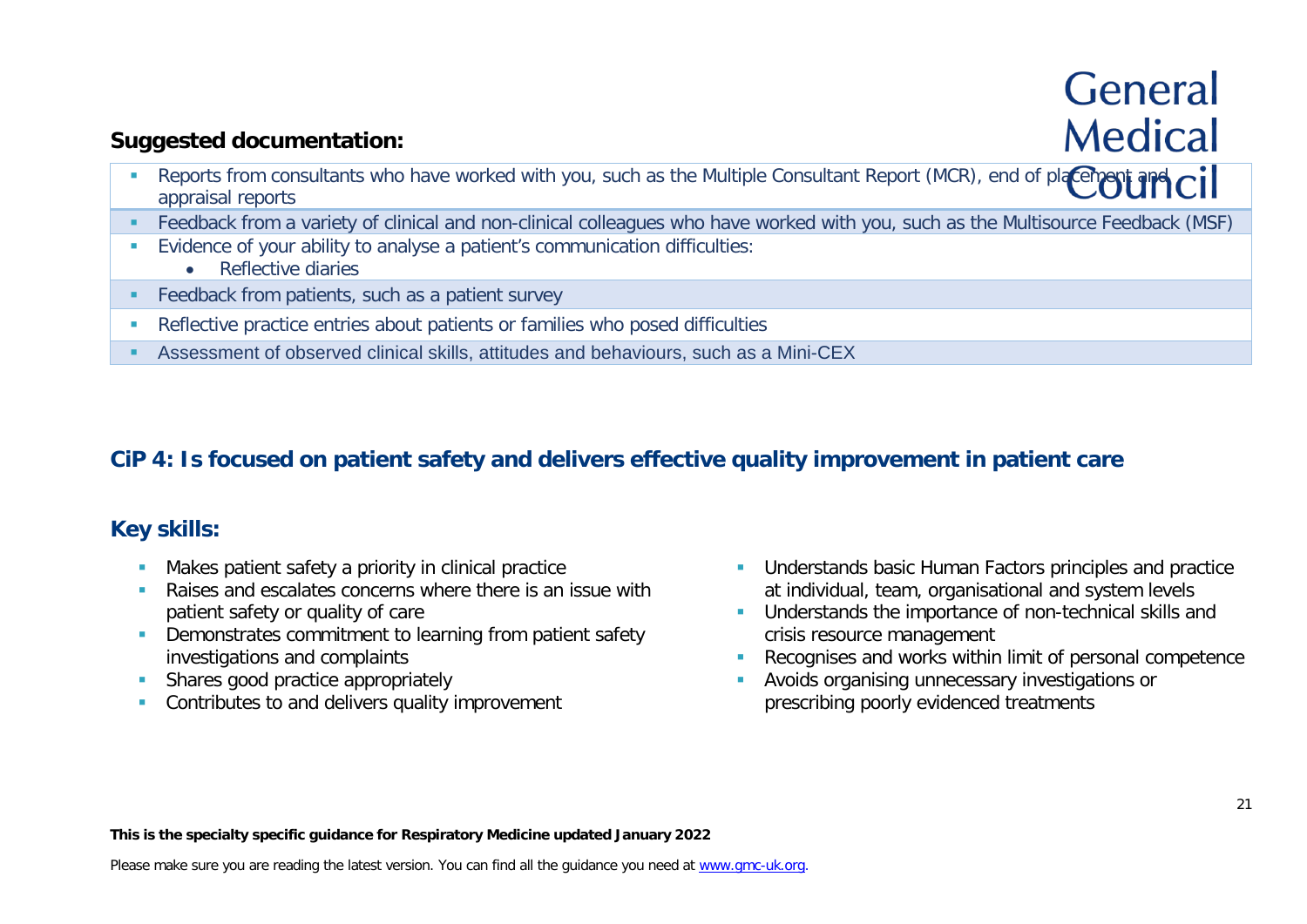## **Suggested documentation:**

- Reports from consultants who have worked with you, such as the Multiple Consultant Report (MCR), end of placement and appraisal reports
- Feedback from a variety of clinical and non-clinical colleagues who have worked with you, such as the Multisource Feedback (MSF)
- Reflective practice entries about patients or families who posed difficulties
- Evidence that you have arranged and attended meetings about a patient with Social Services or other non-health organisations. For example:
	- Meeting minutes, demonstrating your attendance and participation
	- Invites sent from you demonstrating arranging meetings
- Assessment of observed clinical skills, attitudes and behaviours, such as a Mini-CEX
- Documented evidence of development of procedures to improve inter-service and inter-agency communication, you will need to demonstrate your involvement in the new procedure and its effectiveness
- **E** Evidence of specific quality improvement activity, such as a EVIDENCE OF SPECIFIC QUALITY IMPROVEMENT ACTIVITY, SUCH AS A QIPAT
- Copies of letters you have written to NHS and non-NHS services involved with patients

### **CiP 5: Carries out research and manages data appropriately**

### **Key skills:**

- **Manages clinical information / data appropriately**
- **Understands principles of research and academic writing**

 Demonstrates ability to carry out critical appraisal of the literature

#### **This is the specialty specific guidance for Respiratory Medicine updated January 2022**

Please make sure you are reading the latest version. You can find all the guidance you need at [www.gmc-uk.org.](http://www.gmc-uk.org/)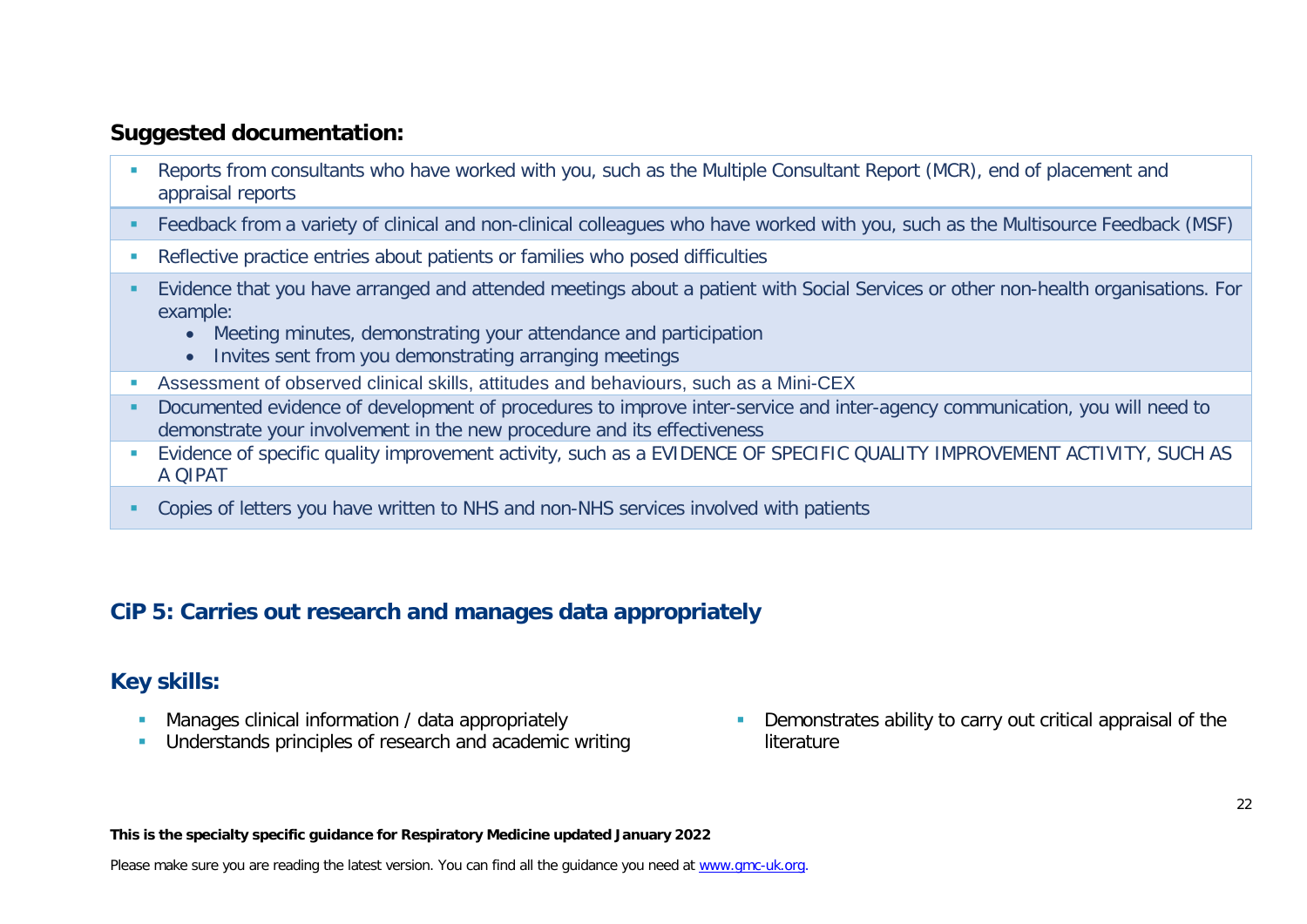- **Understands the role of evidence in clinical practice and** demonstrates shared decision making with patients
- Demonstrates appropriate knowledge of research methods, including qualitative and quantitative approaches in scientific enquiry
- Demonstrates appropriate knowledge of research principles and concepts and the translation of research into practice
- **Follows quidelines on ethical conduct in research and** consent for research
- **Understands public health epidemiology and global health** patterns
- Recognises potential of applied informatics, genomics, stratified risk and personalised medicine and seeks advice for patient benefit when appropriate

# **Suggested documentation:**

- Reports from consultants who have worked with you, such as the Multiple Consultant Report (MCR), end of placement and appraisal reports
- Feedback from a variety of clinical and non-clinical colleagues who have worked with you, such as the Multisource Feedback (MSF)
- Evidence of completion of Good Clinical Practice (GCP) training:
	- [www.nihr.ac.uk/health-and-care-professionals/learning-and-support/good-clinical-practice](https://www.nihr.ac.uk/health-and-care-professionals/learning-and-support/good-clinical-practice.htm)
- Documented evidence of research activity. This may include evidence of:
	- Helping in a project
	- Reviewing research papers / grants
	- Writing and co-authoring research papers
	- Contributing to research projects
- Presentations either lectures (podium presentations) or poster presentations
- Documented evidence of development of procedures to improve quality of care beyond personal practice, e.g. QIPAT or evidence of performing an audit
- **Publications**

#### **This is the specialty specific guidance for Respiratory Medicine updated January 2022**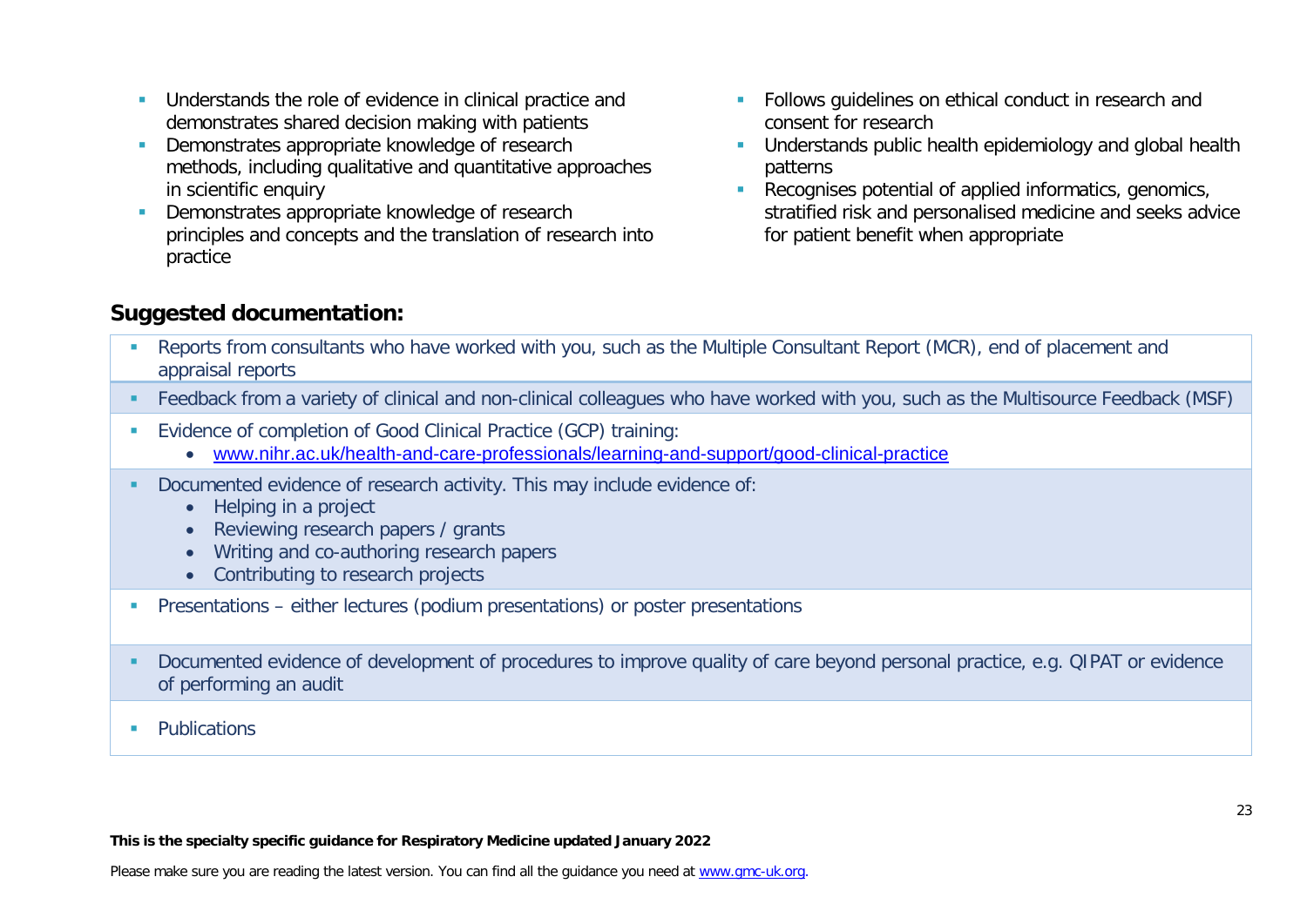## **CiP 6: Acts as a clinical teacher and clinical supervisor**

### **Key skills:**

- Delivers effective teaching and training to medical students, junior doctors and other healthcare professionals
- Delivers effective feedback with action plan
- Able to supervise less experienced trainees in their clinical assessment and management of patients

### **Suggested documentation:**

- **Able to supervise less experienced trainees in carrying out** appropriate practical procedures
- Able to act as a clinical supervisor to doctors in earlier stages of training

- Reports from consultants who have worked with you, such as the Multiple Consultant Report (MCR), end of placement and appraisal reports
- Feedback from a variety of clinical and non-clinical colleagues who have worked with you, such as the Multisource Feedback (MSF)
- Completion of relevant training course(s), such as management or leadership courses
- Feedback from formal teaching sessions to medical and non-medical staff:
	- Teaching Observation (TO) or other observational assessment of teaching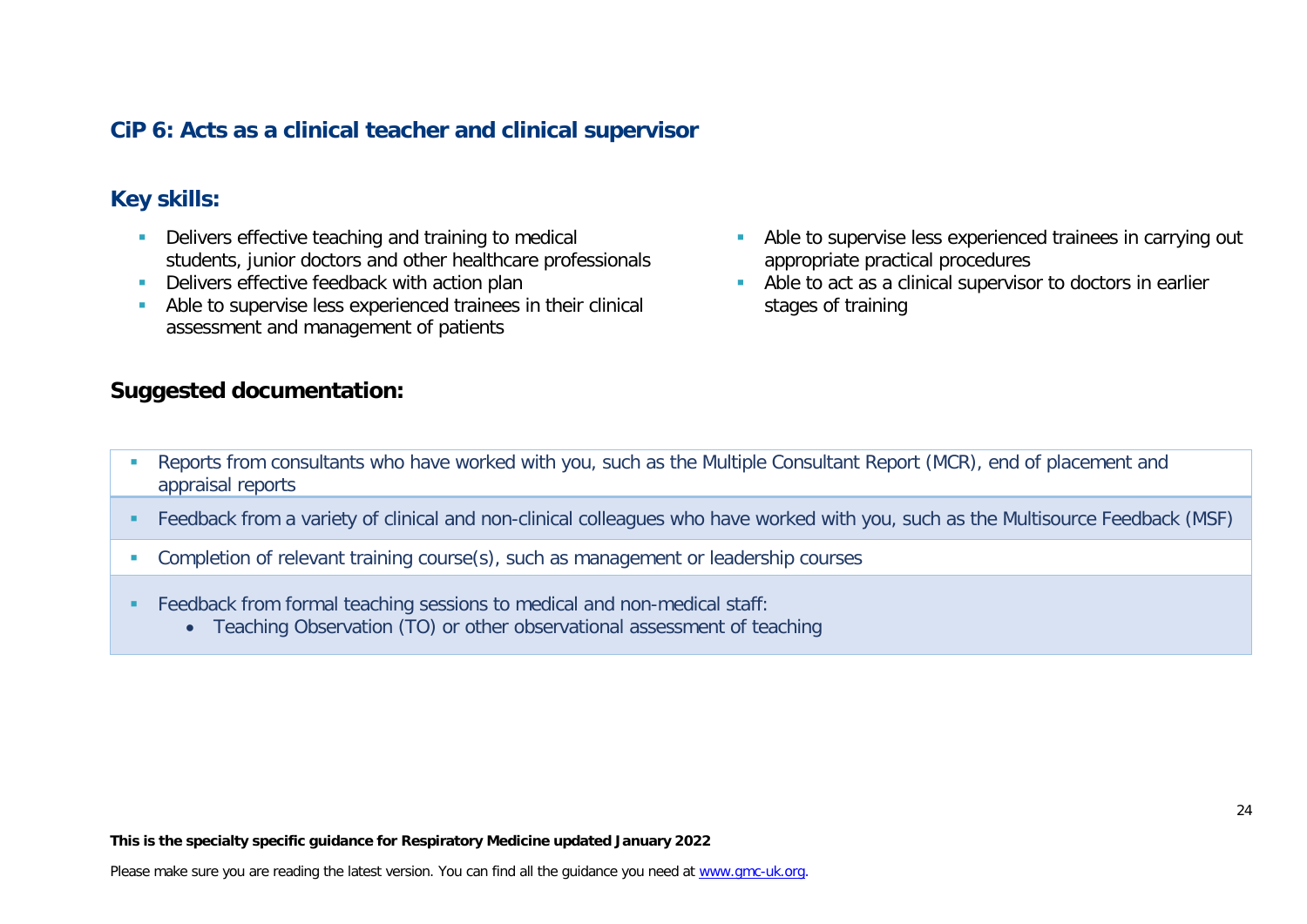### **Internal Medicine Clinical CiPs**

Applicants must demonstrate that they are currently practising at the level of 'entrusted to act independently' in all clinical CiPs. Further detail regarding the descriptors for the key skills in each clinical CiP can be found in the [curriculum.](https://www.gmc-uk.org/education/standards-guidance-and-curricula/curricula#T)

### **CiP 1: Managing an acute unselected take**

### **Key skills:**

- Demonstrates professional behaviour with regard to patients, carers, colleagues and others
- Delivers patient centred care including shared decision making
- **Takes a relevant patient history including patient** symptoms, concerns, priorities and preferences
- **Performs accurate clinical examinations**
- Shows appropriate clinical reasoning by analysing physical and psychological findings
- **Formulates an appropriate differential diagnosis**
- **Formulates an appropriate diagnostic and management** plan, taking into account patient preferences, and the urgency required
- **Explains clinical reasoning behind diagnostic and** clinical management decisions to patients/carers/guardians and other colleagues
- **Appropriately selects, manages and interprets** investigations
- Recognises need to liaise with specialty services and refers where appropriate

# **Suggested documentation:**

- Reports from consultants who have worked with you, such as the Multiple Consultant Report (MCR)
- Feedback from a variety of clinical and non-clinical colleagues who have worked with you, such as the Multisource Feedback (MSF)
- **Logbook of cases**
- **EVidence of simulation**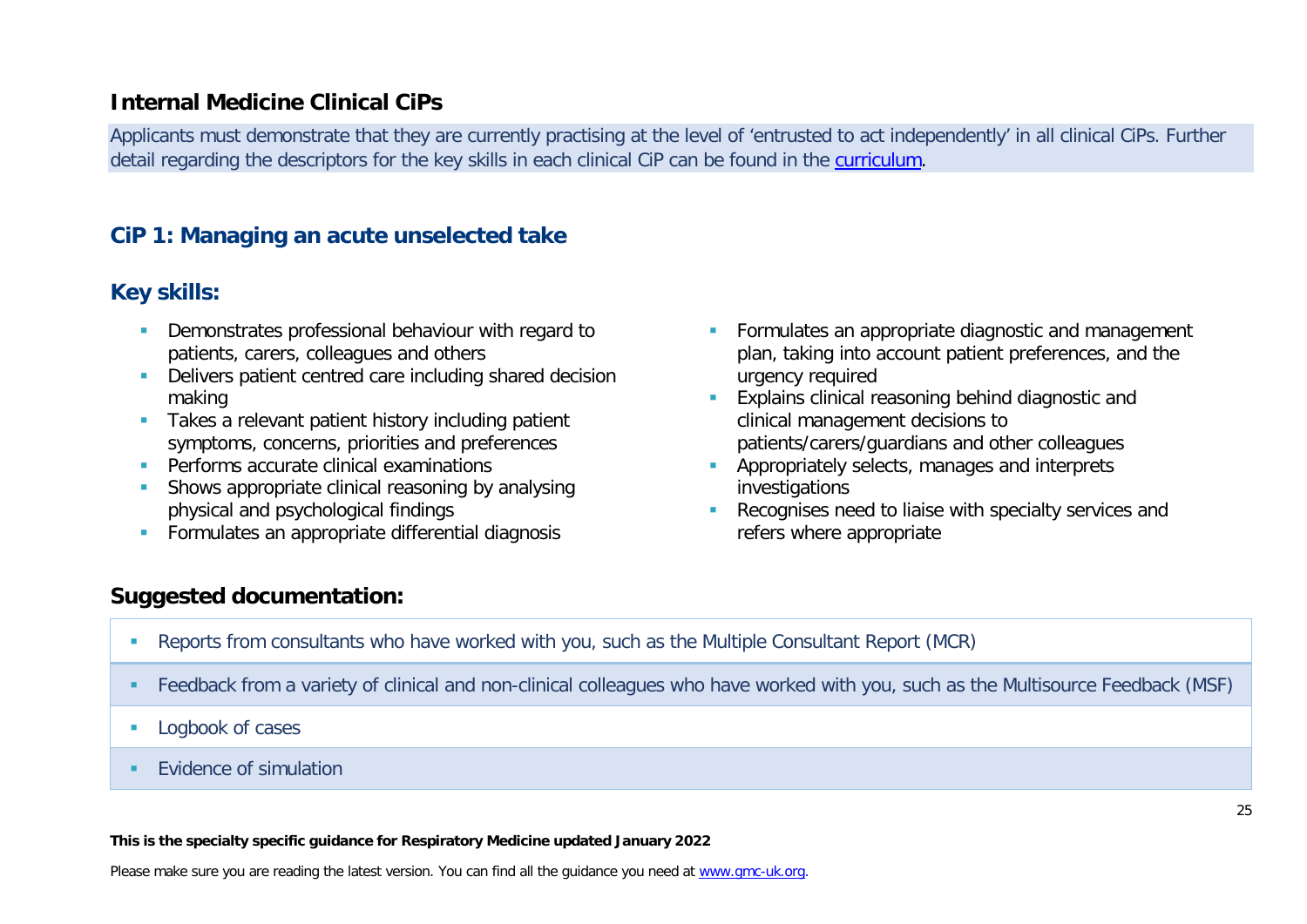### Assessment of acute care such as ACATs

Evidence of discussing or reflecting on your professional judgement in a clinical case, such as a CbD

# **CiP 2: Managing the acute care of patients within a medical specialty service**

# **Key skills:**

- Able to manage patients who have been referred acutely to a specialised medical service as opposed to the acute unselected take (e.g. cardiology and respiratory medicine acute admissions)
- **Demonstrates professional behaviour with regard to** patients, carers, colleagues and others
- **-** Delivers patient centred care including shared decision making
- Takes a relevant patient history including patient symptoms, concerns, priorities and preferences
- **Performs accurate clinical examinations**
- **Shows appropriate clinical reasoning by analysing physical** and psychological findings
- **Formulates an appropriate differential diagnosis**
- **Formulates an appropriate diagnostic and management** plan, taking into account patient preferences, and the urgency required
- **Explains clinical reasoning behind diagnostic and clinical** management decisions to patients/carers/guardians and other colleagues
- **Appropriately selects, manages and interprets** investigations
- Demonstrates appropriate continuing management of acute medical illness in a medical specialty setting
- Refers patients appropriately to other specialties as required

# **Suggested documentation:**

- Reports from consultants who have worked with you, such as the Multiple Consultant Report (MCR), end of placement and appraisal reports
- Feedback from a variety of clinical and non-clinical colleagues who have worked with you, such as the Multisource Feedback (MSF)
- **Minimum of one of each of the below:**

#### **This is the specialty specific guidance for Respiratory Medicine updated January 2022**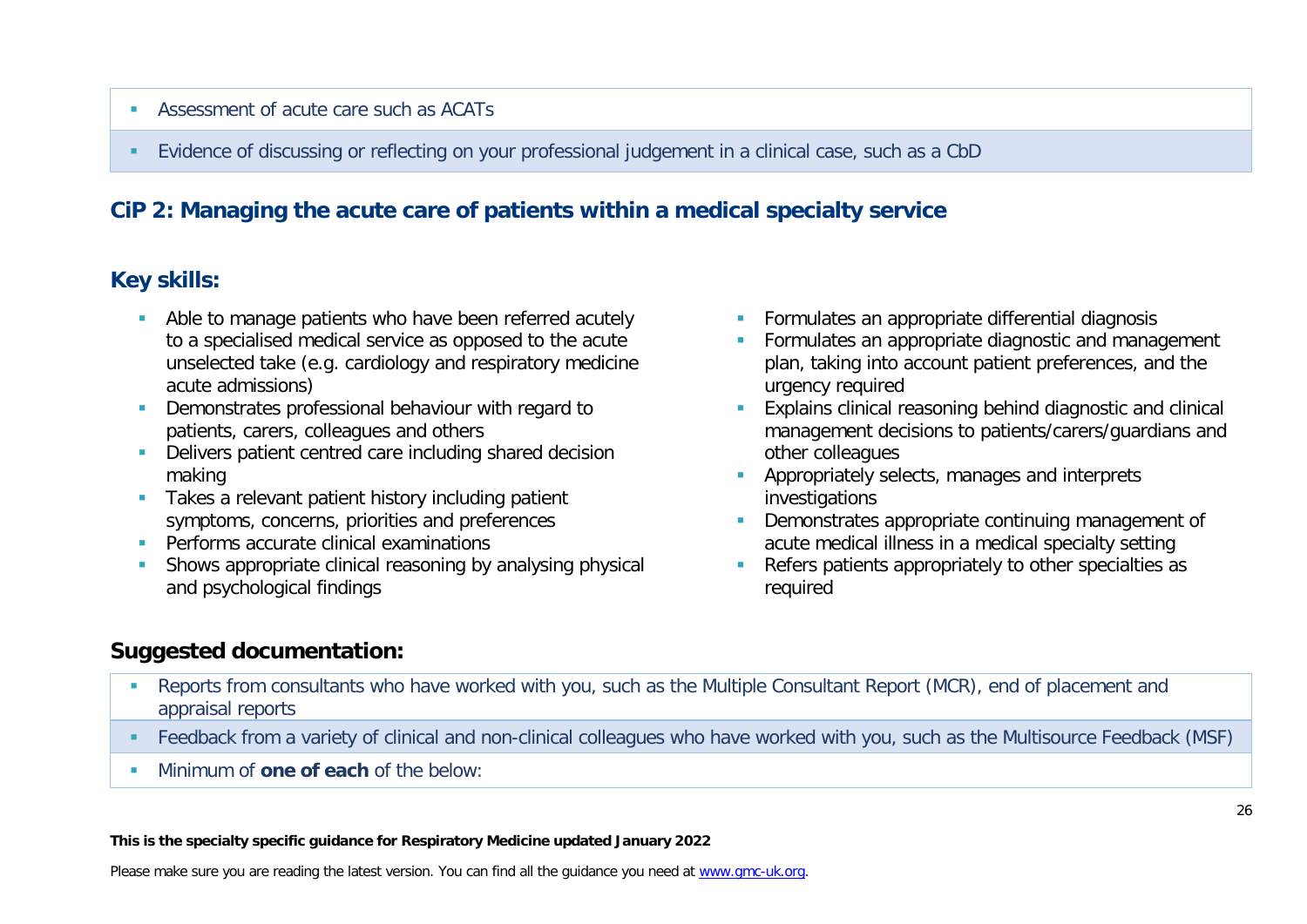- Evidence of discussing on reflecting on your professional judgement in a clinical case, such as a CbD Assessments of acute care such as an ACAT
- Logbook of cases
- **Evidence of simulation training and assessment**

# **CiP 3: Providing continuity of care to medical inpatients, including management of comorbidities and cognitive impairment**

# **Key skills:**

- **Demonstrates professional behaviour with regard to** patients, carers, colleagues and others
- Delivers patient centred care including shared decision making
- **Demonstrates effective consultation skills**
- **Formulates an appropriate diagnostic and management** plan, taking into account patient preferences, and the urgency required
- **Explains clinical reasoning behind diagnostic and clinical** management decisions to patients/carers/guardians and other colleagues
- **Demonstrates appropriate continuing management of** acute medical illness inpatients admitted to hospital on an acute unselected take or selected take
- Recognises need to liaise with specialty services and refers where appropriate
- **Appropriately manages comorbidities in medial inpatients** (unselected take, selected acute take or specialty admissions)
- Demonstrates awareness of the quality of patient experience

### **Suggested documentation:**

 Reports from consultants who have worked with you, such as the Multiple Consultant Report (MCR), end of placement and appraisal reports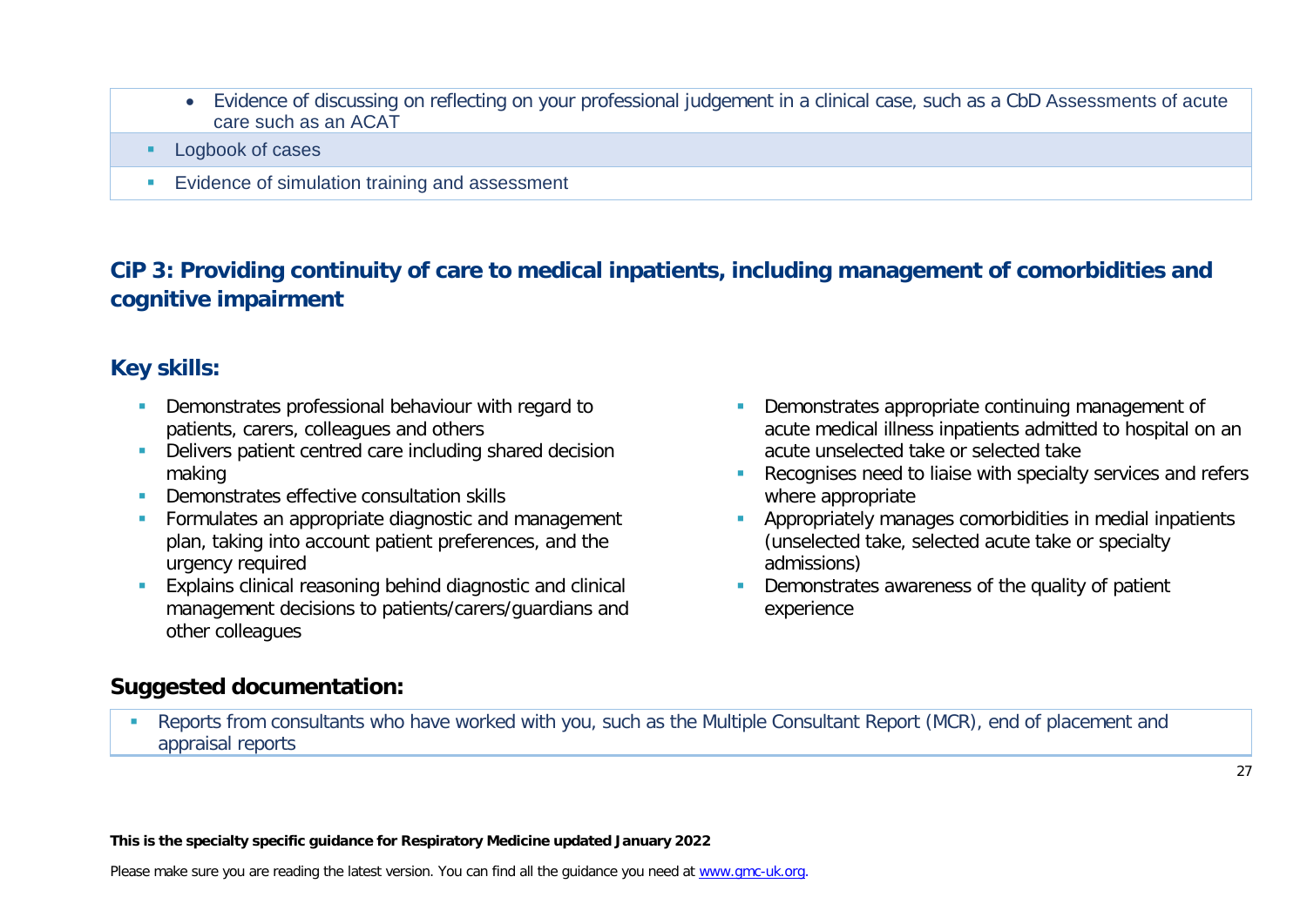- Feedback from a variety of clinical and non-clinical colleagues who have worked with you, such as the Multisource Feedback (MSF)
- Assessments of acute care such as ACATs
- Assessment of observed clinical skills, attitudes and behaviours, such as a Mini-CEX
- Direct observation of procedural skills such as DOPS

# **CiP 4: Managing patients in an outpatient clinic, ambulatory or community setting (including management of long term conditions)**

# **Key skills:**

- Demonstrates professional behaviour with regard to patients, carers, colleagues and others
- **-** Delivers patient centred care including shared decision making
- **Demonstrates effective consultation skills**
- **Formulates an appropriate diagnostic and management** plan, taking into account patient preferences
- **Explains clinical reasoning behind diagnostic and clinical** management decisions to patients/carers/guardians and other colleagues
- **Appropriately manages comorbidities in outpatient clinic,** ambulatory or community setting
- Demonstrates awareness of the quality of patient experience

# **Suggested documentation:**

- **Reports from consultants who have worked with you, such as the Multiple Consultant Report (MCR), end of placement and** appraisal reports
- Assessments of acute care such as ACATs
- Assessment of observed clinical skills, attitudes and behaviours, such as a Mini-CEX
- **Feedback from patients such as a Patient Survey**

#### **This is the specialty specific guidance for Respiratory Medicine updated January 2022**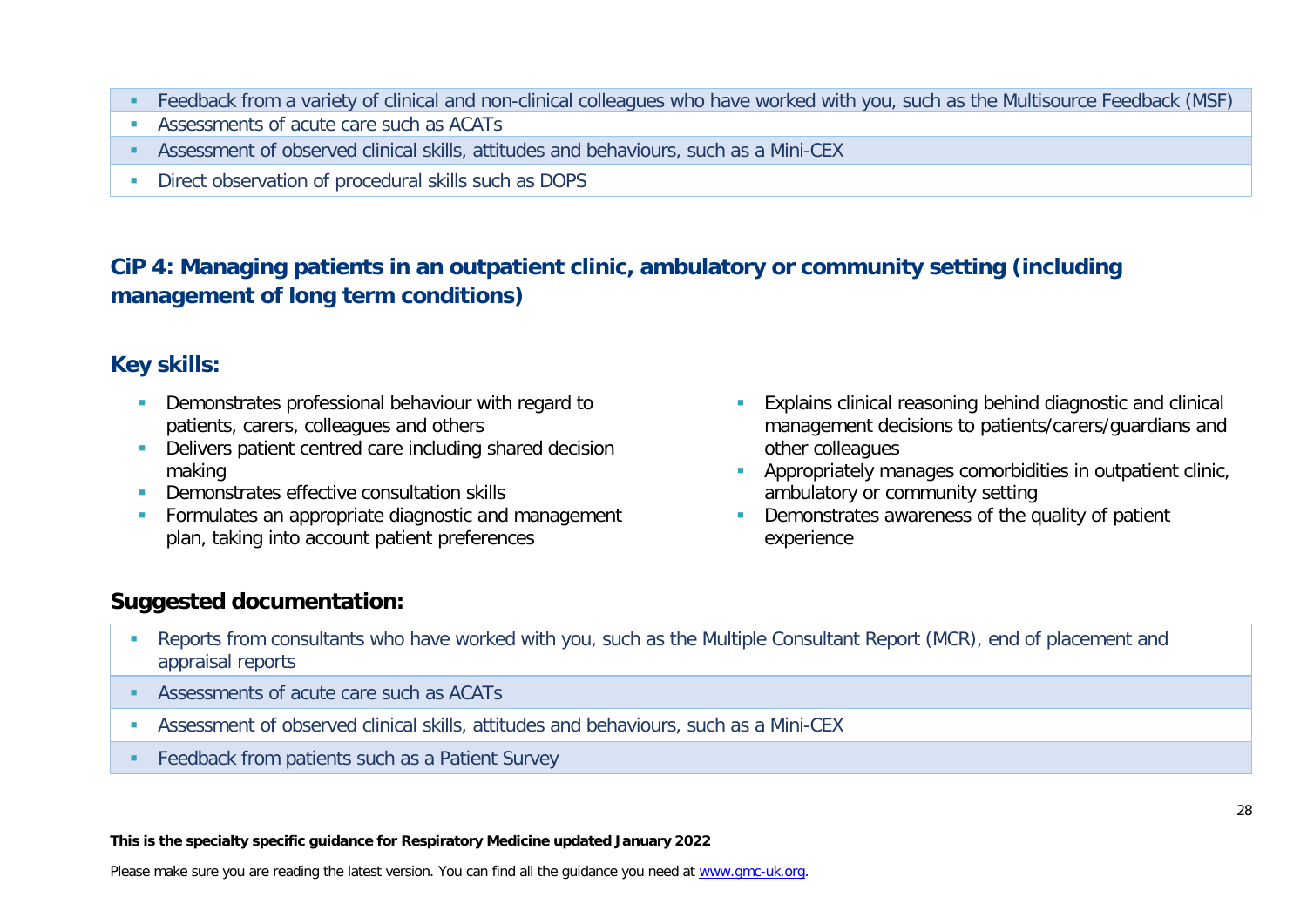#### **Letters generated at outpatient clinics**

### **CiP 5: Managing medical problems in patients in other specialties and special cases**

### **Key skills:**

- **-** Demonstrates effective consultation skills (including when in challenging circumstances)
- Demonstrates management of medical problems in inpatients under the care of other specialties

### **Suggested documentation:**

**•** Demonstrates appropriate and timely liaison with other medical specialty services when required

- Reports from consultants who have worked with you, such as the Multiple Consultant Report (MCR), end of placement and appraisal reports
- Assessments of acute care such as ACATs
- Evidence of a case-based discussion with a consultant to assess professional judgement, such as a CbD

### **CiP 6: Managing a multi-disciplinary team including effective discharge planning**

### **Key skills:**

**Applies management and team working skills** appropriately, including influencing, negotiating, continuously re-assessing priorities and effectively managing complex, dynamic situations

**This is the specialty specific guidance for Respiratory Medicine updated January 2022**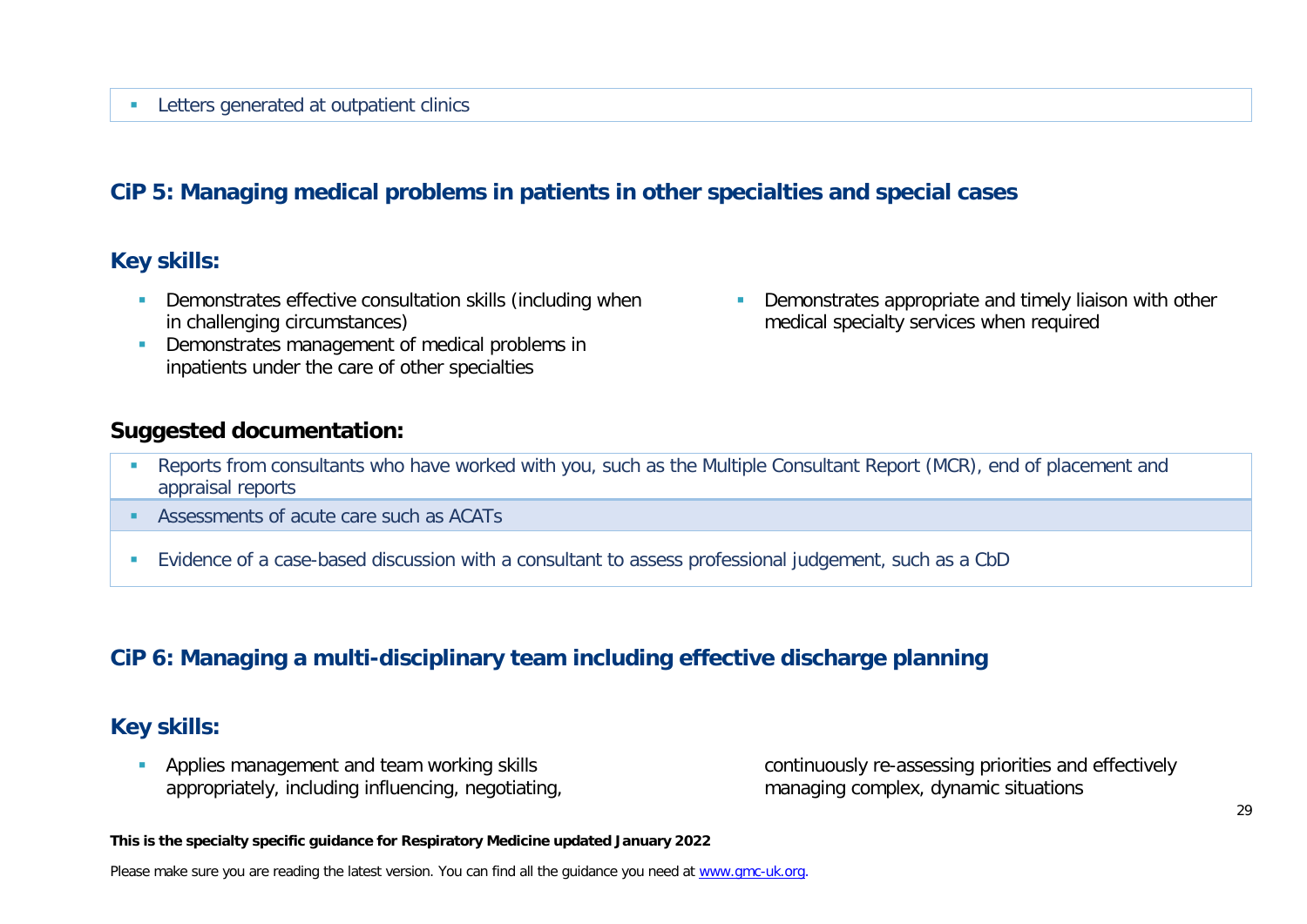- **Ensures continuity and coordination of patient care** through the appropriate transfer of information demonstrating safe and effective handover
- **Effectively estimates length of stay**
- Delivers patient centred care including shared decision making

### **Suggested documentation:**

**In Identifies appropriate discharge plan** Recognises the importance of prompt and accurate information sharing with primary care team following hospital discharge

- Reports from consultants who have worked with you, such as the Multiple Consultant Report (MCR), end of placement and appraisal reports
- Feedback from a variety of clinical and non-clinical colleagues who have worked with you, such as the Multisource Feedback (MSF)
- Assessments of acute care such as ACATs
- Discharge summaries, including reason for admission, findings, treatment plan and patient health on discharge

# **CiP 7: Delivering effective resuscitation and managing the acutely deteriorating patient**

### **Key skills:**

- Demonstrates prompt assessment of the acutely deteriorating patient, including those who are shocked or unconscious
- **Demonstrates the professional requirements and** knowledge of legal processes associated with consent for resuscitation
- **Participates effectively in decision making with regard to** resuscitation decisions, including decisions not to attempt CPR, and involves patients and their families
- **Demonstrates competence in carrying out resuscitation**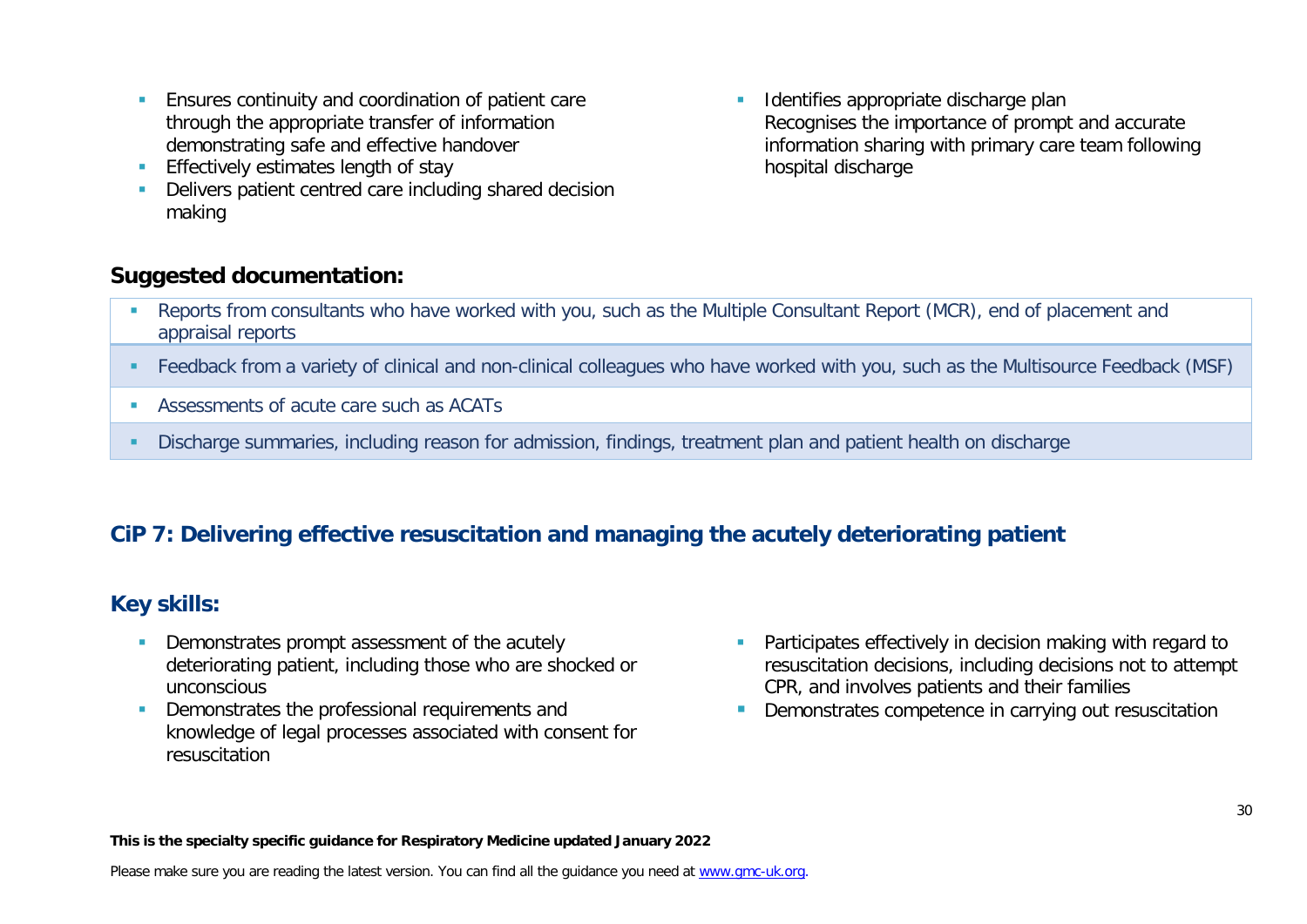### **Suggested documentation:**

- Reports from consultants who have worked with you, such as the Multiple Consultant Report (MCR), end of placement and appraisal reports
- Direct observation of procedural skills such as DOPS
- Assessments of acute care such as ACATs
- Feedback from a variety of clinical and non-clinical colleagues who have worked with you, such as the Multisource Feedback (MSF)
- Evidence of learning advanced life support techniques such as an ALS certificate
- Record of procedures and clinics undertaken such as a logbook
- **Written reflections on learning and experience**
- **EVidence of simulation**

# **CiP 8: Managing end of life and applying palliative care skills**

# **Key skills:**

- **If Identifies patients with limited reversibility of their medical** condition and determines palliative and end of life care needs
- **IDENTIFIEM** 1 dentifies the dying patient and develops an individualised care plan, including anticipatory prescribing at end of life
- **Demonstrates safe and effective use of syringe pumps in** the palliative care population
- Able to manage non complex symptom control including pain
- **Facilitates referrals to specialist palliative care across all** settings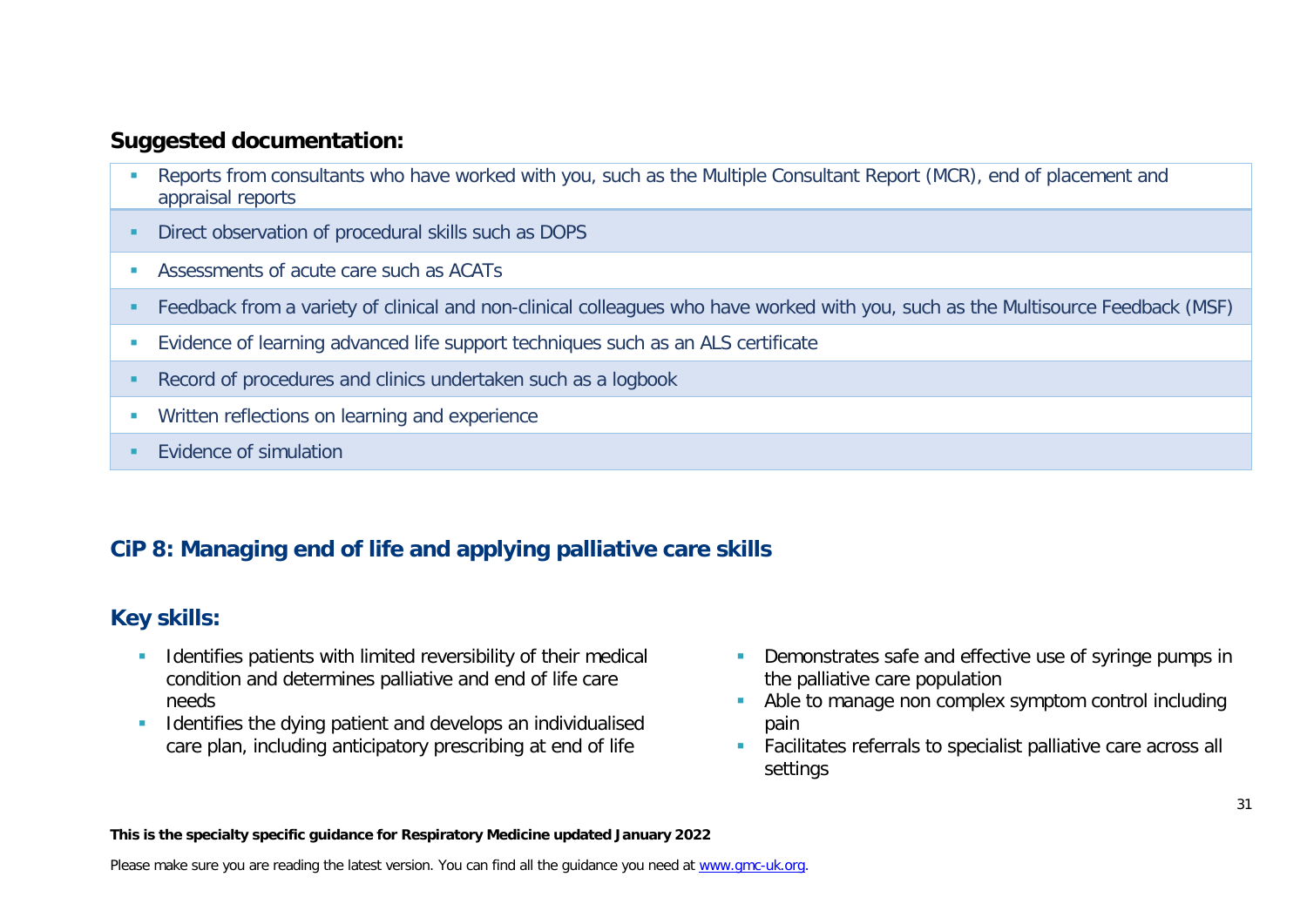**Demonstrates effective consultation skills in challenging** circumstances

**Demonstrates compassionate professional behaviour and** clinical judgement

### **Suggested documentation:**

- Reports from consultants who have worked with you, such as the Multiple Consultant Report (MCR), end of placement and appraisal reports
- Evidence of a case-based discussion with a consultant to assess professional judgement, such as a CbD
- Assessment of observed clinical skills, attitudes and behaviours, such as a Mini-CEX
- Feedback from a variety of clinical and non-clinical colleagues who have worked with you, such as the Multisource Feedback (MSF)
- **Evidence of regional teaching**
- **Written reflections on learning and experience**

### **Specialty Specific CiPs**

Applicants must demonstrate that they are currently practising at the level of 'entrusted to act independently' in all specialty CiPs. Further detail regarding the descriptors for the key skills in each specialty specific CiP can be found in the [curriculum.](https://www.gmc-uk.org/education/standards-guidance-and-curricula/curricula#T)

### **Specialty CiP 1: Managing all aspects of thoracic malignancy and terminal disease including diagnostic**

**This is the specialty specific guidance for Respiratory Medicine updated January 2022**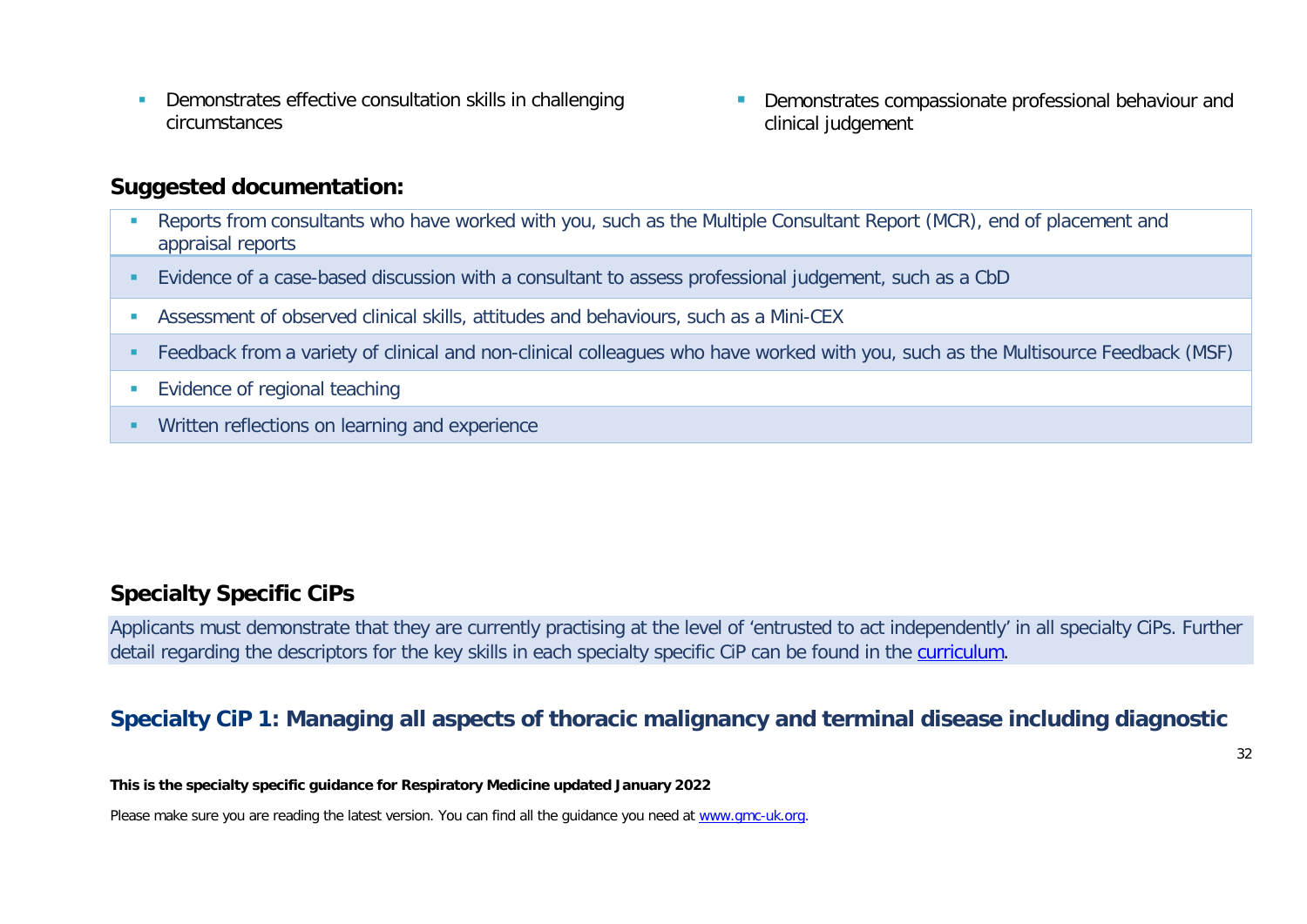### **pathways and working with the MDT**

### **Key skills:**

- **Demonstrate appropriate behaviour towards patients and** relatives, especially in the context of breaking bad news
- **Demonstrates diagnostic acument**
- Ability to perform relevant diagnostic tests and procedures
- Knowledge of guidelines and ability to apply them to practice
- **Demonstrates appropriate behaviour to clinical and other**
- professional colleagues
- **Communication with GP and specialist colleagues**
- Ability to construct decision algorithms (e.g. planning in advance the
- **different possible courses of action resulting from** investigation
- $reslits)$
- Knowledge of principles and evidence behind screening
- Demonstrates compassion and care

### **Suggested documentation:**

- Assessments of acute care such as ACATs
- Evidence of a case-based discussion with a consultant to assess professional judgement, such as a CbD
- Direct observation of procedural skills such as DOPS
- **Simulation training and observation**
- Reports from consultants who have worked with you, such as the Multiple Consultant Report (MCR)
- Assessment of observed clinical skills, attitudes and behaviours, such as a Mini-CEX
- Feedback from a variety of clinical and non-clinical colleagues who have worked with you, such as the Multisource Feedback (MSF)
- **Feedback from patients, such as a patient survey**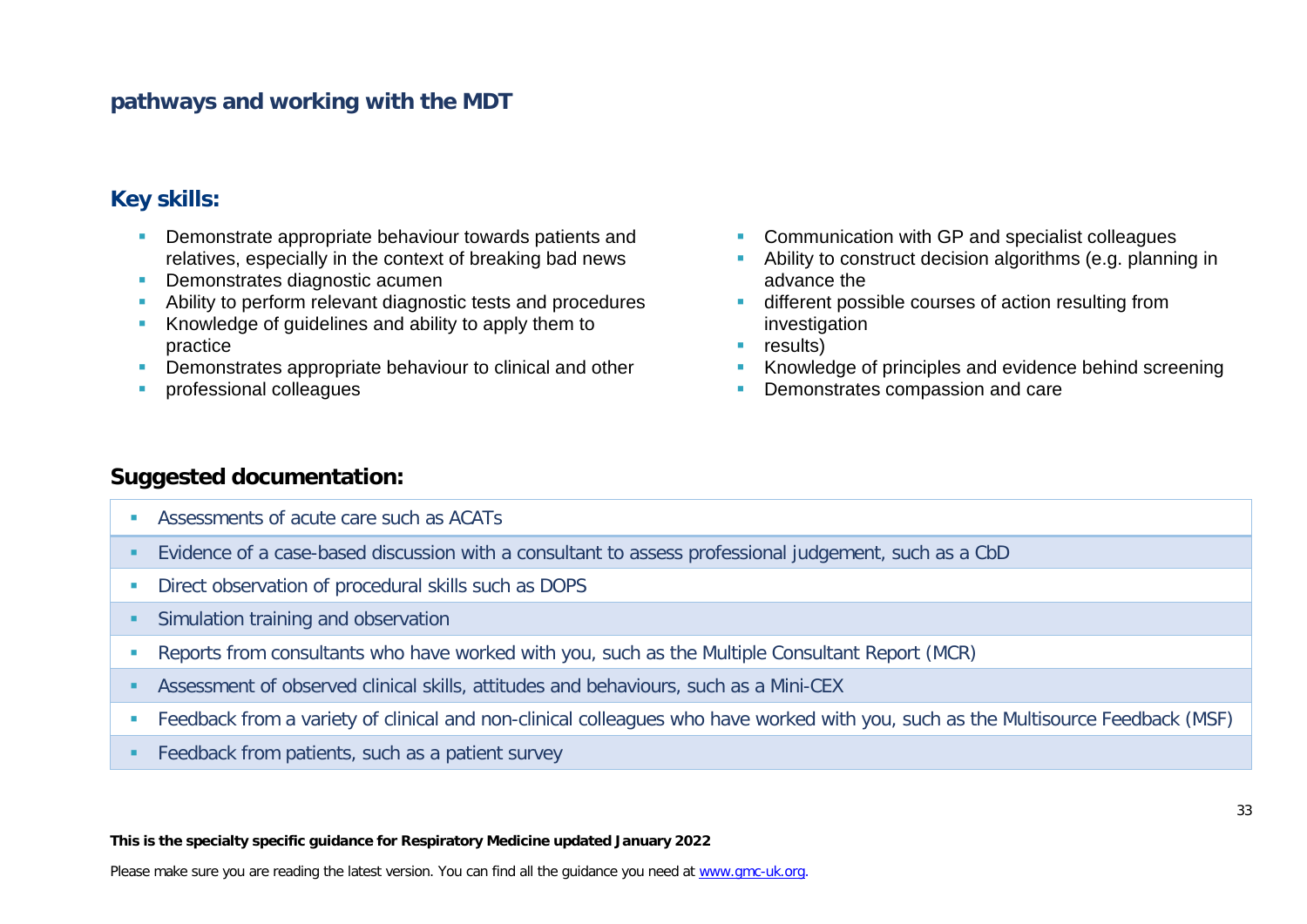# **Specialty CiP 2: Managing integrated respiratory medicine across the primary and secondary care interface including management of long-term disease**

# **Key skills:**

- **Demonstrates appropriate behaviour with regard to** patients
- **Demonstrates ability to apply quidelines to practice**
- Demonstrates expertise in the management of airway disease and provides guidance to non-respiratory specialists
- **Understands how to set up integrated respiratory services** (including relevant NHS structures, business cases, commissioning, tendering processes)
- Demonstrates practical application of "Hospital at Home" and admission avoidance systems
- **Works in partnership with the Respiratory Multi-disciplinary** team (e.g. physiotherapists, specialist nurses, palliative care team, pharmacists, physiologists and psychologists)
- Is able to refer patients for pulmonary rehabilitation and participate in delivery
- **Demonstrates skills in smoking cessation techniques**
- **Understands impact of air pollution in lung disease and** contributes to measures to improve air quality
- **Understands psychological interventions e.g. CBT**

# **Suggested documentation:**

- Assessments of acute care such as ACATs
- Evidence of a case-based discussion with a consultant to assess professional judgement, such as a CbD
- Reports from consultants who have worked with you, such as the Multiple Consultant Report (MCR)
- Assessment of observed clinical skills, attitudes and behaviours, such as a Mini-CEX

#### **This is the specialty specific guidance for Respiratory Medicine updated January 2022**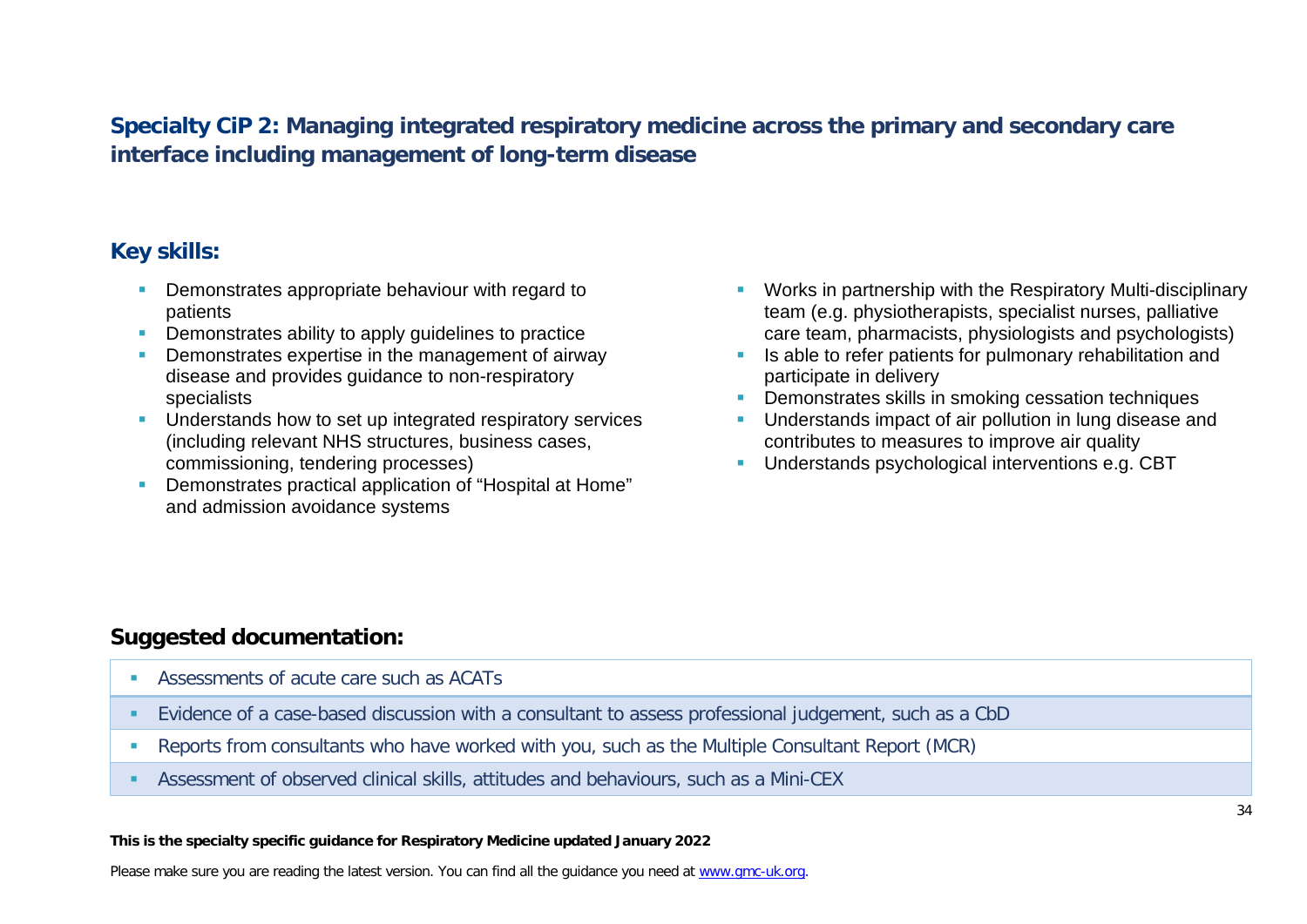- Feedback from a variety of clinical and non-clinical colleagues who have worked with you, such as the Multisource Feedback (MSF)
- **Feedback from patients, such as a patient survey**
- Feedback from formal teaching sessions to medical and non-medical staff: Teaching Observation (TO) or other observational assessment of teaching

# **Specialty CiP 3: Managing complex and unusual respiratory infection including contact tracing and public health (in particular atypical pneumonia)**

### **Key skills:**

- **Demonstrates accurate diagnosis of patients presenting** with pulmonary infections including interpretation of clinical features, investigations and laboratory results
- **Demonstrates knowledge and interpersonal skills in** dealing with immunocompromised patients
- Demonstrates appropriate management of patients diagnosed with pulmonary infections including appropriate selection of drugs
- **Shows awareness of broader aspects of pulmonary** infections especially public health issues including notification and contact tracing of patients with specific infections

# **Suggested documentation:**

- Assessments of acute care such as ACATs
- Evidence of a case-based discussion with a consultant to assess professional judgement, such as a CbD
- Reports from consultants who have worked with you, such as the Multiple Consultant Report (MCR)
- Specialty examination (e.g., SCE)

#### **This is the specialty specific guidance for Respiratory Medicine updated January 2022**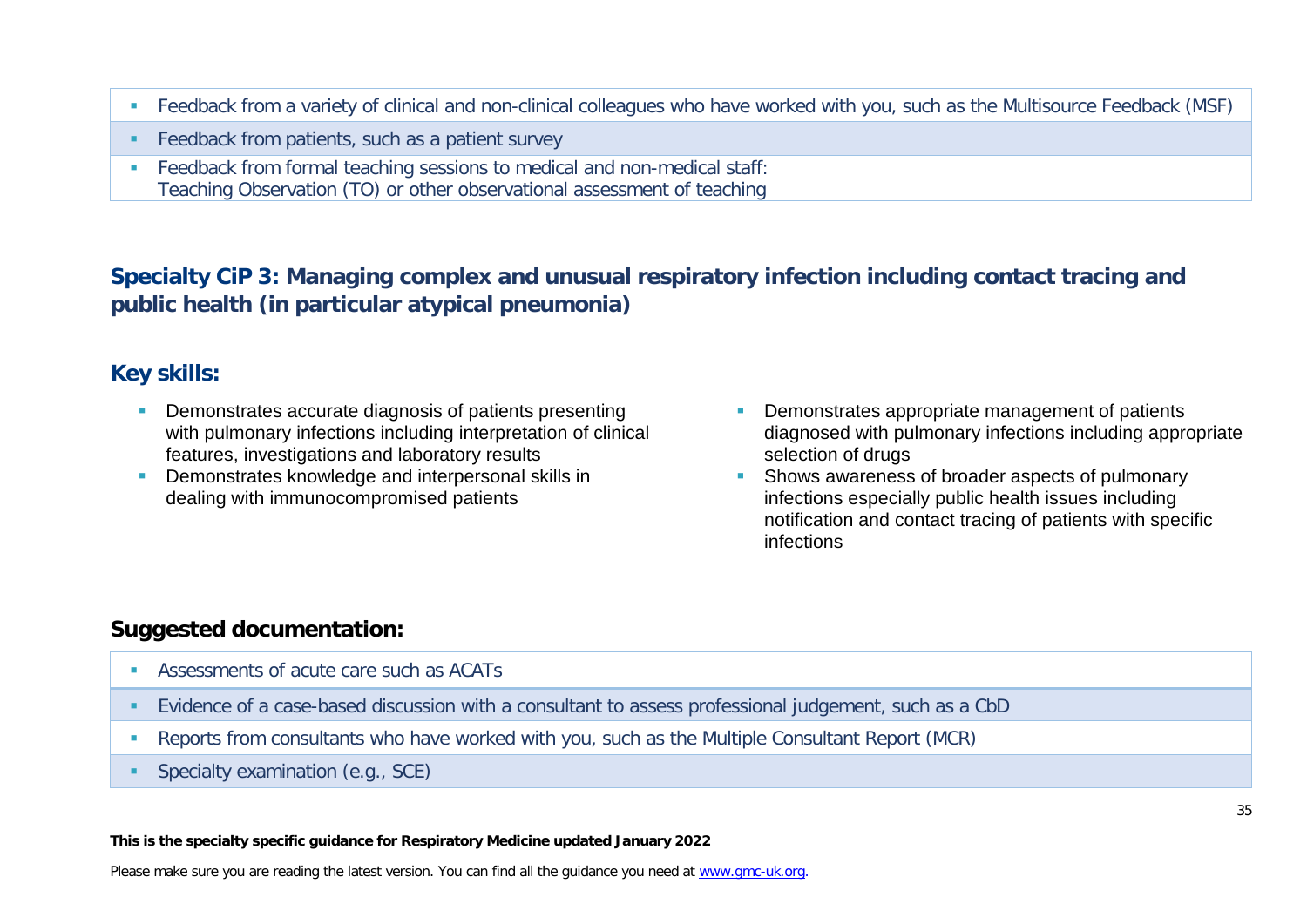# **Specialty CiP 4: Managing the service and patients with respiratory failure in multiple settings including hospital and in the community**

### **Key skills:**

- **Demonstrate an understanding of the role of the** respiratory physician in the management of critically ill patients
- **Show recognition of patients who will and will not benefit** from intensive care or from care in an HDU
- **Demonstrate knowledge and skill in managing oxygen** therapy in the acute and domiciliary settings
- Demonstrate understanding of and the skills required to provide non-invasive ventilation for acute and acute on chronic respiratory failure in hospital
- **Demonstrate understanding of and the skills needed to** provide non-invasive ventilation for chronic respiratory failure in the community

# **Suggested documentation:**

- Assessments of acute care such as ACATs
- Evidence of a case-based discussion with a consultant to assess professional judgement, such as a CbD
- **Simulation training and observation**
- **Direct observation of procedural skills such as DOPS**
- Reports from consultants who have worked with you in an ITU type setting, such as the Multiple Consultant Report (MCR)

#### **This is the specialty specific guidance for Respiratory Medicine updated January 2022**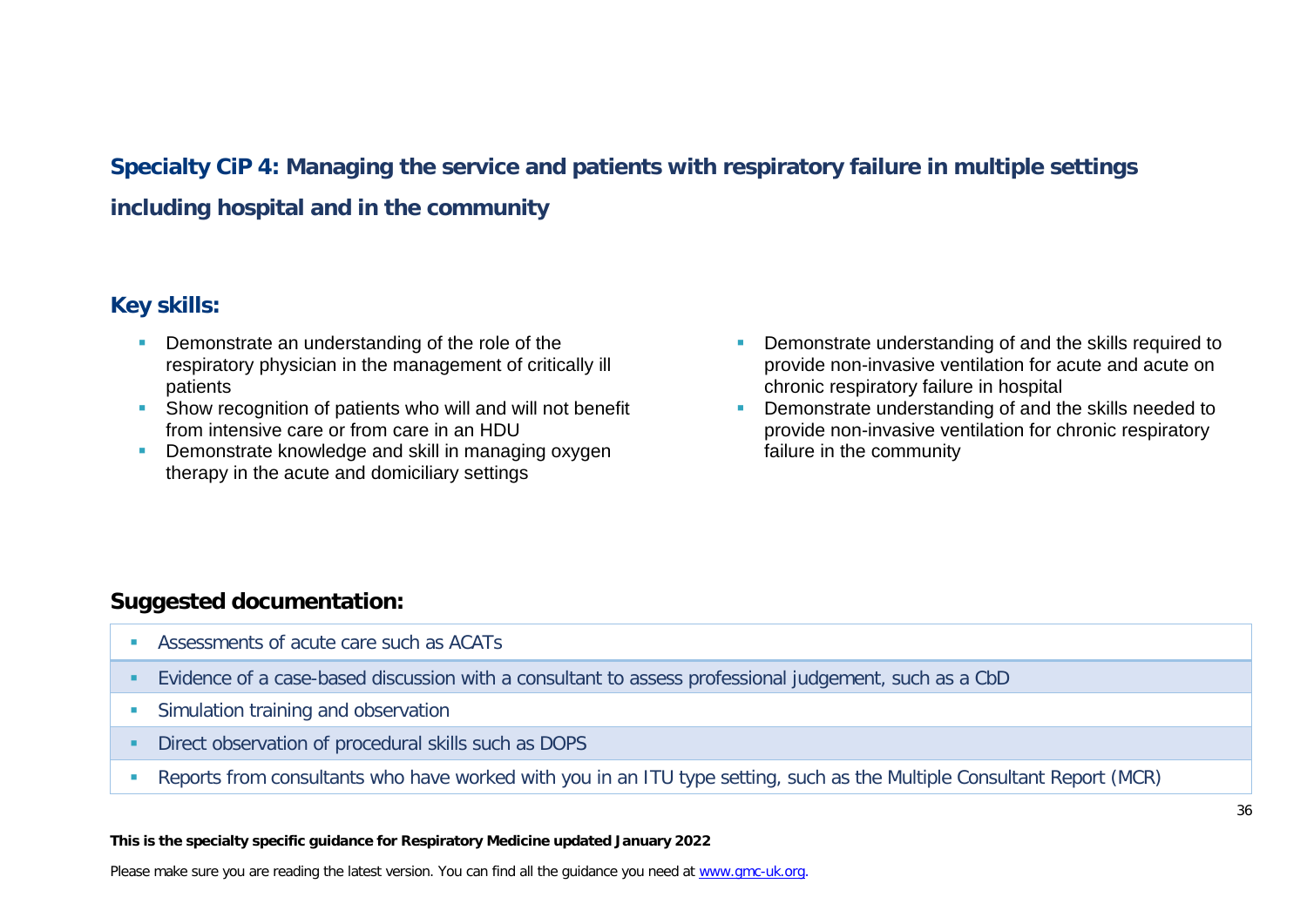### Specialty examination (e.g., SCE)

# **Specialty CiP 5: Tertiary subspecialties interface: managing patients across the secondary and tertiary interface; in particular patients with lung and heart transplants and pulmonary hypertension**

### **Key skills:**

- **Demonstrates ability to consider the diagnosis of** pulmonary hypertension, occupational lung disease, allergy, cystic fibrosis and other orphan lung diseases
- Knowledge of diagnostic criteria for rare lung diseases
- **IDENTIFICATE IDENTIFICATE:** Identification of patients to be considered for lung transplantation and appropriate investigations and treatments before and after transplantation
- **Presentation of cases at specialist MDT**
- **Demonstrates good communication skills when dealing** with tertiary centres
- **•** Demonstrates knowledge of these disorders and ability to manage patients locally in a joint care model when appropriate

### **Suggested documentation:**

- Assessments of acute care such as ACATs
- Evidence of a case-based discussion with a consultant to assess professional judgement, such as a CbD
- Reports from consultants who have worked with you, such as the Multiple Consultant Report (MCR)
- **Specialty examination (e.g., SCE)**

**This is the specialty specific guidance for Respiratory Medicine updated January 2022**